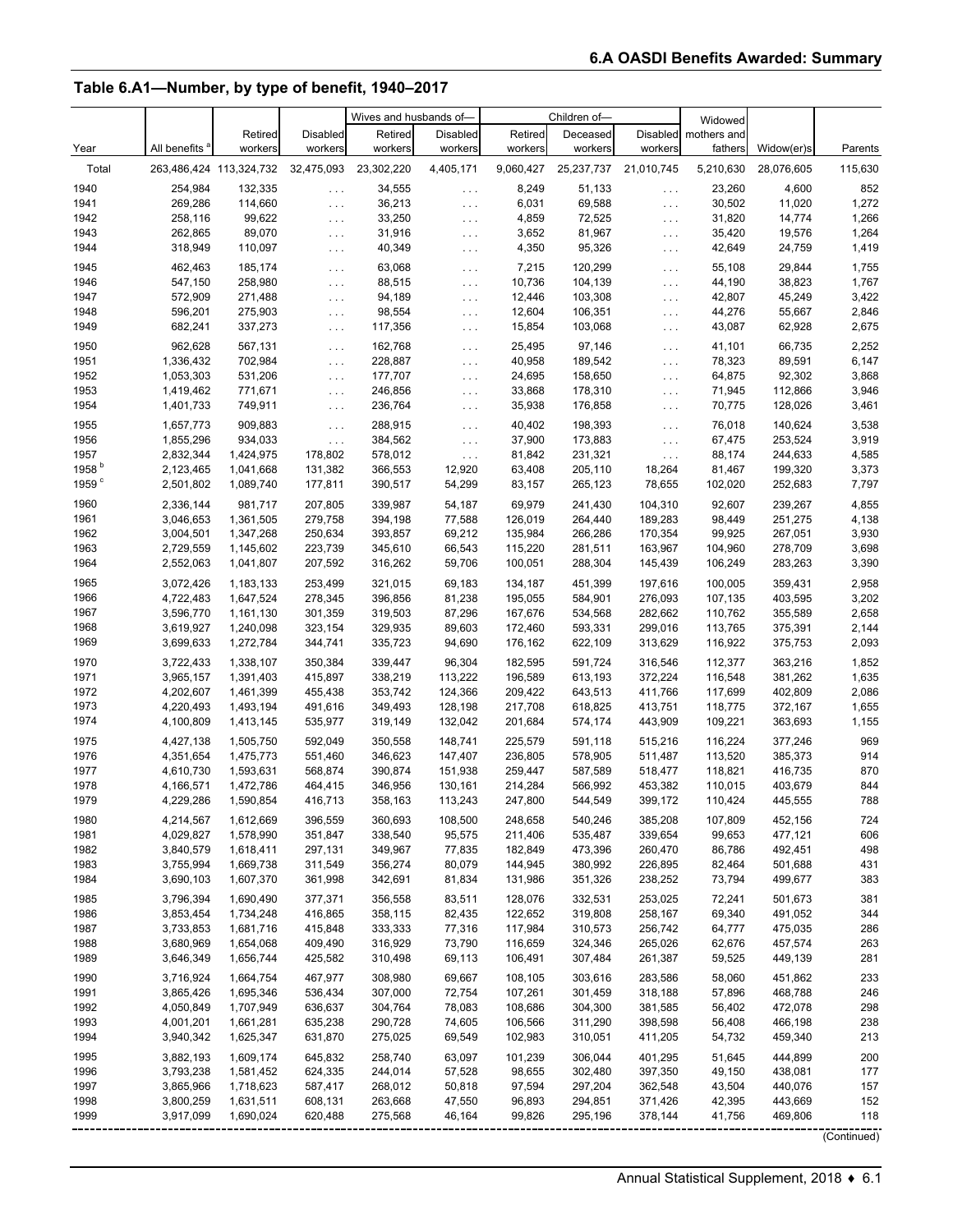#### **Table 6.A1—Number, by type of benefit, 1940–2017—***Continued*

|      |                           |           |           |         | Wives and husbands of- |         | Children of- |         | Widowed              |            |         |
|------|---------------------------|-----------|-----------|---------|------------------------|---------|--------------|---------|----------------------|------------|---------|
|      |                           | Retired   | Disabled  | Retired | <b>Disabled</b>        | Retired | Deceased     |         | Disabled mothers and |            |         |
| Year | All benefits <sup>a</sup> | workers   | workers   | workers | workers                | workers | workers      | workers | fathers              | Widow(er)s | Parents |
| 2000 | 4,290,080                 | 1,960,649 | 621,650   | 341,503 | 43,941                 | 115,358 | 297,686      | 363,632 | 40,491               | 505,021    | 135     |
| 2001 | 4,161,971                 | 1,779,228 | 691,309   | 314,547 | 43,412                 | 110,680 | 302,445      | 383,049 | 41,323               | 495,848    | 129     |
| 2002 | 4,335,714                 | 1,812,551 | 750,003   | 317,685 | 45,600                 | 116,186 | 310,395      | 419,780 | 40,829               | 522,537    | 139     |
| 2003 | 4,321,778                 | 1,791,316 | 777,461   | 305,831 | 47,183                 | 111,992 | 305,409      | 434,953 | 39,206               | 508,306    | 121     |
| 2004 | 4,458,816                 | 1,883,060 | 795,775   | 319,430 | 48,016                 | 115,391 | 309,472      | 433,699 | 40,030               | 513,839    | 104     |
| 2005 | 4,672,152                 | 2,000,157 | 829,687   | 329,225 | 50,187                 | 123,494 | 314,786      | 469,267 | 38,248               | 516,949    | 152     |
| 2006 | 4,621,110                 | 1,999,019 | 798,675   | 328,430 | 49,521                 | 126,860 | 321,155      | 449,020 | 35,981               | 512,320    | 129     |
| 2007 | 4,710,830                 | 2,035,780 | 804,787   | 316,782 | 47,583                 | 126.678 | 322,326      | 453,292 | 33,597               | 569,862    | 143     |
| 2008 | 5,134,644                 | 2,278,997 | 877,226   | 344,003 | 50,756                 | 140,581 | 329,397      | 490,895 | 32,717               | 589,940    | 132     |
| 2009 | 5,728,086                 | 2,739,966 | 970.696   | 375,123 | 54,112                 | 156,412 | 319,127      | 532,132 | 32,878               | 547,495    | 145     |
| 2010 | 5,697,011                 | 2,634,439 | 1,026,988 | 354,947 | 53,987                 | 155,193 | 320,293      | 569,020 | 31,797               | 550,223    | 124     |
| 2011 | 5,567,020                 | 2.577.647 | 998.979   | 345,821 | 53,276                 | 152.427 | 310.926      | 553,157 | 30,117               | 544.542    | 128     |
| 2012 | 5,654,668                 | 2,735,007 | 960,206   | 369,410 | 50,165                 | 142,114 | 304,199      | 512,706 | 28,618               | 552,135    | 108     |
| 2013 | 5,533,395                 | 2,794,285 | 868,965   | 373,933 | 46,183                 | 136,934 | 288,474      | 451,427 | 26,669               | 546,435    | 90      |
| 2014 | 5,361,293                 | 2,771,933 | 778,796   | 385,394 | 42,609                 | 134,070 | 282,492      | 393,513 | 25,319               | 547,090    | 77      |
| 2015 | 5,440,023                 | 2,838,988 | 741,478   | 422,185 | 40,957                 | 139,379 | 288,629      | 369,733 | 25,121               | 573,460    | 93      |
| 2016 | 5,455,639                 | 2,910,752 | 706,448   | 436,229 | 39,698                 | 139,331 | 290,198      | 346,367 | 23,863               | 562,653    | 100     |
| 2017 | 5,520,169                 | 2,974,639 | 715,921   | 415,969 | 36,095                 | 139,468 | 296,747      | 341,134 | 23,118               | 576,984    | 94      |

SOURCE: Social Security Administration, Master Beneficiary Record, 100 percent data.

NOTES: Benefits not necessarily payable at time of award.

Data for 2006–2011 omit individuals whose benefits were reinstated under the Expedited Reinstatement provisions. For that reason, as well as for differences in data sources and calculation methods, statistics reported in this table may differ from those reported by the Office of the Chief Actuary.

. . . = not applicable.

a. Annual totals for 1966 through 2002 include special age-72 beneficiaries; for all years combined, these awards number 1,267,434 and are included in the cumulative total.

b. January–November.

c. Includes December 1958.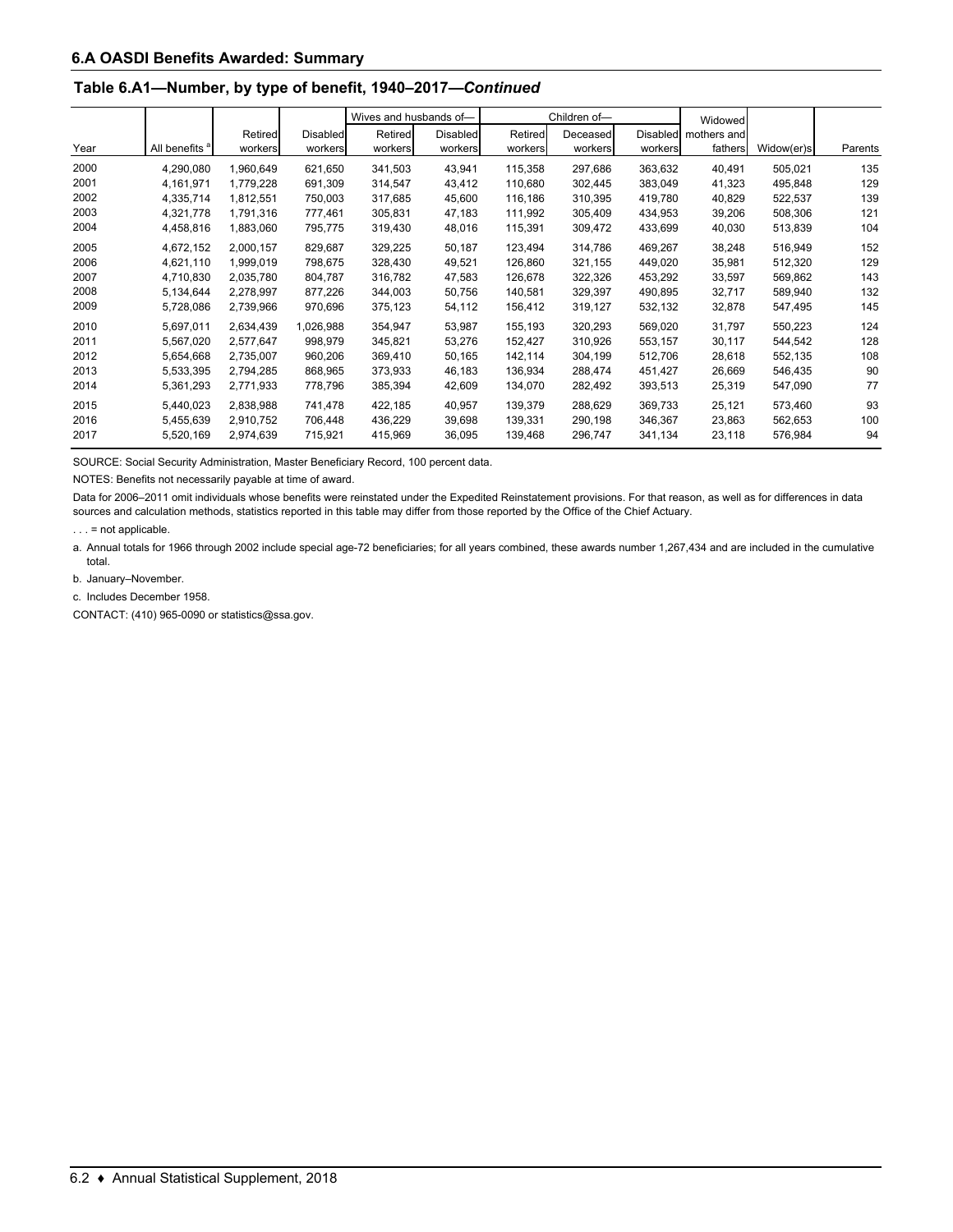# **Table 6.A2—Average primary insurance amount for retired workers and average monthly benefit for retired and disabled workers, and nondisabled widows, by type of benefit and sex, selected years 1940–2017 (in dollars)**

|                                 | Average primary insurance amount for |                           |                  |                  |                  | Average monthly benefit (dollars) |                      |                  |                      |                  |
|---------------------------------|--------------------------------------|---------------------------|------------------|------------------|------------------|-----------------------------------|----------------------|------------------|----------------------|------------------|
|                                 |                                      | retired workers (dollars) |                  |                  | Retired workers  |                                   |                      | Disabled workers |                      | Non-disabled     |
| Year <sup>a</sup>               | All                                  | Men                       | Women            | All              | Men              | Women                             | All                  | Men              | Women                | widows           |
| 1940                            | 22.71                                | 23.26                     | 18.38            | 22.71            | 23.26            | 18.38                             | $\ldots$             | $\ldots$         | $\cdots$             | 20.36            |
| 1945                            | 25.11                                | 25.71                     | 19.99            | 25.11            | 25.71            | 19.99                             | $\sim$ $\sim$ $\sim$ | $\cdots$         | $\cdots$             | 20.17            |
| 1950 (Jan.-Aug.)                | 29.03                                | 30.16                     | 22.98            | 29.03            | 30.16            | 22.98                             | $\sim$ $\sim$ $\sim$ | $\cdots$         | $\cdots$             | 21.65            |
| 1950 (Sept.-Dec.)               | 33.24                                | 35.32                     | 26.85            | 33.24            | 35.32            | 26.85                             | $\sim$ $\sim$ $\sim$ | $\cdots$         | $\cdots$             | 36.89            |
| 1955                            | 69.74                                | 75.86                     | 56.05            | 69.74            | 75.86            | 56.05                             | $\sim$ $\sim$ $\sim$ | $\ldots$         | $\sim$ $\sim$ $\sim$ | 49.68            |
| 1960                            | 83.87                                | 92.03                     | 69.23            | 81.73            | 92.03            | 63.26                             | 91.16                | 94.02            | 78.91                | 62.12            |
| 1965 (Jan.-Aug.)                | 88.57                                | 96.56                     | 74.99            | 82.69            | 90.89            | 68.78                             | 93.26                | 97.89            | 80.27                | 73.81            |
| 1965 (Sept.-Dec.)               | 99.36                                | 108.79                    | 82.34            | 89.20            | 99.90            | 71.26                             | 101.30               | 106.51           | 86.75                | 75.37            |
| 1970                            | 133.94                               | 146.99                    | 113.69           | 123.82           | 136.80           | 103.67                            | 139.79               | 148.39           | 115.74               | 106.95           |
| 1975 (Jan.-May)                 | 216.56                               | 242.76                    | 176.76           | 196.42           | 220.35           | 160.50                            | 220.60               | 241.48           | 175.27               | 185.34           |
| 1975 (June-Dec.)                | 235.13                               | 264.67                    | 191.56           | 213.68           | 241.05           | 173.31                            | 243.47               | 266.08           | 192.13               | 198.88           |
| 1980 (Jan.-May)                 | 353.80                               | 411.70                    | 270.50           | 321.10           | 374.00           | 244.90                            | 352.10               | 388.80           | 269.70               | 277.50           |
| 1980 (June-Dec.)                | 396.30                               | 465.50                    | 301.00           | 359.80           | 422.90           | 272.90                            | 396.50               | 437.90           | 301.00               | 312.80           |
| 1981 (Jan.-May)                 | 400.10                               | 467.50                    | 302.60           | 363.60           | 424.20           | 276.00                            | 389.80               | 431.40           | 295.00               | 313.00           |
| 1981 (June-Dec.)                | 438.80                               | 514.50                    | 332.60           | 400.10           | 468.00           | 304.80                            | 425.60               | 471.30           | 320.70               | 346.30           |
| 1982 (Jan.-May)                 | 425.60                               | 504.20                    | 315.10           | 388.40           | 457.50           | 291.40                            | 416.90               | 462.40           | 312.70               | 350.80           |
| 1982 (June-Dec.)                | 447.10                               | 532.70                    | 328.50           | 408.60           | 483.00           | 305.50                            | 441.10               | 489.50           | 328.00               | 375.30           |
| 1983 (Jan.-Nov.)                | 448.00                               | 531.60                    | 330.00           | 408.20           | 480.30           | 306.50                            | 432.40               | 480.30           | 317.90               | 385.10           |
| 1983 (Dec.)                     | 451.20                               | 546.40                    | 325.50           | 410.20           | 491.80           | 302.50                            | 445.30               | 496.80           | 333.20               | 400.50           |
| 1984 (Jan.-Nov.)                | 457.10                               | 544.40<br>565.70          | 335.60<br>343.00 | 414.70<br>429.50 | 489.40<br>511.30 | 310.90                            | 443.00               | 494.00<br>516.50 | 332.20<br>342.90     | 406.80<br>428.00 |
| 1984 (Dec.)<br>1985 (Jan.-Nov.) | 471.00<br>475.70                     | 566.20                    | 348.00           | 432.00           | 509.60           | 318.90<br>322.20                  | 461.10<br>459.20     | 514.00           | 345.00               | 431.10           |
| 1985 (Dec.)                     | 487.60                               | 588.30                    | 352.00           | 443.10           | 530.00           | 326.10                            | 477.60               | 535.90           | 357.20               | 436.90           |
|                                 |                                      |                           |                  |                  |                  |                                   |                      |                  |                      |                  |
| 1986 (Jan.-Nov.)                | 500.30                               | 596.90                    | 363.50<br>361.70 | 453.10           | 536.00<br>548.40 | 335.70<br>334.00                  | 471.50               | 527.60<br>546.90 | 358.20<br>369.60     | 452.10           |
| 1986 (Dec.)<br>1987 (Jan.-Nov.) | 504.60<br>516.80                     | 611.00<br>618.90          | 374.10           | 456.90<br>466.10 | 553.60           | 343.90                            | 489.00<br>487.00     | 546.80           | 368.90               | 446.20<br>462.00 |
| 1987 (Dec.)                     | 536.90                               | 648.80                    | 386.80           | 484.00           | 580.00           | 355.20                            | 517.10               | 583.40           | 391.80               | 477.40           |
| 1988 (Jan.-Nov.)                | 540.70                               | 648.60                    | 390.40           | 487.80           | 580.30           | 359.00                            | 517.20               | 581.90           | 392.60               | 488.80           |
| 1988 (Dec.)                     | 560.00                               | 679.50                    | 401.20           | 504.90           | 607.00           | 369.20                            | 543.00               | 612.70           | 410.00               | 499.20           |
| 1989 (Jan.-Nov.)                | 572.80                               | 686.90                    | 412.90           | 516.60           | 614.80           | 379.00                            | 539.90               | 608.00           | 414.40               | 512.90           |
| 1989 (Dec.)                     | 597.50                               | 724.90                    | 425.90           | 538.70           | 647.50           | 392.10                            | 571.20               | 645.90           | 437.50               | 525.70           |
| 1990 (Jan.-Nov.)                | 609.00                               | 729.70                    | 438.20           | 550.50           | 654.60           | 403.30                            | 566.90               | 637.80           | 438.90               | 541.10           |
| 1990 (Dec.)                     | 626.40                               | 761.00                    | 447.30           | 559.30           | 672.10           | 409.30                            | 600.60               | 676.90           | 466.60               | 566.60           |
| 1991 (Jan.-Nov.)                | 642.80                               | 768.90                    | 460.40           | 583.50           | 692.30           | 426.10                            | 593.00               | 666.90           | 464.20               | 573.70           |
| 1991 (Dec.)                     | 656.20                               | 793.40                    | 467.40           | 592.80           | 709.50           | 432.10                            | 613.20               | 689.70           | 481.50               | 582.10           |
| 1992 (Jan.-Nov.)                | 671.60                               | 803.10                    | 483.40           | 608.60           | 721.90           | 446.50                            | 601.60               | 677.00           | 474.70               | 596.90           |
| 1992 (Dec.)                     | 688.30                               | 829.30                    | 493.80           | 620.70           | 740.90           | 454.90                            | 625.70               | 706.50           | 490.30               | 604.00           |
| 1993 (Jan.-Nov.)                | 697.10                               | 831.50                    | 507.10           | 630.60           | 746.20           | 467.00                            | 621.70               | 699.80           | 494.70               | 620.70           |
| 1993 (Dec.)                     | 716.20                               | 861.70                    | 519.00           | 645.90           | 769.80           | 477.90                            | 649.90               | 735.70           | 512.30               | 618.90           |
| 1994 (Jan.-Nov.)                | 722.90                               | 862.90                    | 530.30           | 651.00           | 771.30           | 485.40                            | 647.00               | 731.30           | 518.50               | 637.80           |
| 1994 (Dec.)                     | 741.90                               | 892.40                    | 541.50           | 665.70           | 794.20           | 494.50                            | 684.80               | 776.50           | 549.00               | 644.60           |
| 1995 (Jan.-Nov.)                | 744.30                               | 887.00                    | 551.40           | 671.70           | 794.30           | 505.80                            | 675.70               | 767.30           | 546.00               | 662.50           |
| 1995 (Dec.)                     | 765.30                               | 917.60                    | 563.60           | 668.40           | 818.00           | 516.70                            | 703.40               | 798.70           | 568.70               | 675.40           |
| 1996 (Jan.-Nov.)                | 769.20                               | 916.80                    | 572.40           | 693.60           | 820.50           | 524.50                            | 693.70               | 788.90           | 567.80               | 683.10           |
| 1996 (Dec.)                     | 788.90                               | 950.20                    | 582.90           | 708.70           | 846.00           | 533.30                            | 727.70               | 832.00           | 590.00               | 690.30           |
| 1997 (Jan.-Nov.)                | 787.10                               | 951.70                    | 608.50           | 723.30           | 854.30           | 581.30                            | 718.30               | 820.40           | 590.70               | 700.60           |
| 1997 (Dec.)                     | 812.80                               | 982.00                    | 610.40           | 734.50           | 876.90           | 564.40                            | 748.40               | 851.60           | 615.10               | 699.90           |
| 1998 (Jan.-Nov.)                | 819.50                               | 983.10                    | 620.00           | 744.70           | 882.10           | 577.10                            | 737.00               | 841.50           | 610.60               | 716.70           |
| 1998 (Dec.)                     | 831.10                               | 1,003.20                  | 628.80           | 754.20           | 898.40           | 584.70                            | 762.00               | 870.30           | 633.80               | 711.00           |
| 1999 (Jan.-Nov.)                | 857.60                               | 1,023.20                  | 649.50           | 777.10           | 918.40           | 599.60                            | 763.90               | 870.60           | 636.60               | 713.30           |
| 1999 (Dec.)                     | 875.70                               | 1,043.90                  | 663.70           | 791.20           | 934.30           | 610.70                            | 792.60               | 904.30           | 660.60               | 708.20           |
| 2000 (Jan.-Nov.)                | 904.90                               | 1,069.40                  | 685.40           | 841.60           | 990.50           | 643.00                            | 806.40               | 917.60           | 673.20               | 708.70           |
| 2000 (Dec.)                     | 930.00                               | 1,111.00                  | 713.00           | 842.80           | 996.50           | 658.50                            | 846.60               | 960.20           | 710.00               | 715.40           |
|                                 |                                      |                           |                  |                  |                  |                                   |                      |                  |                      | (Continued)      |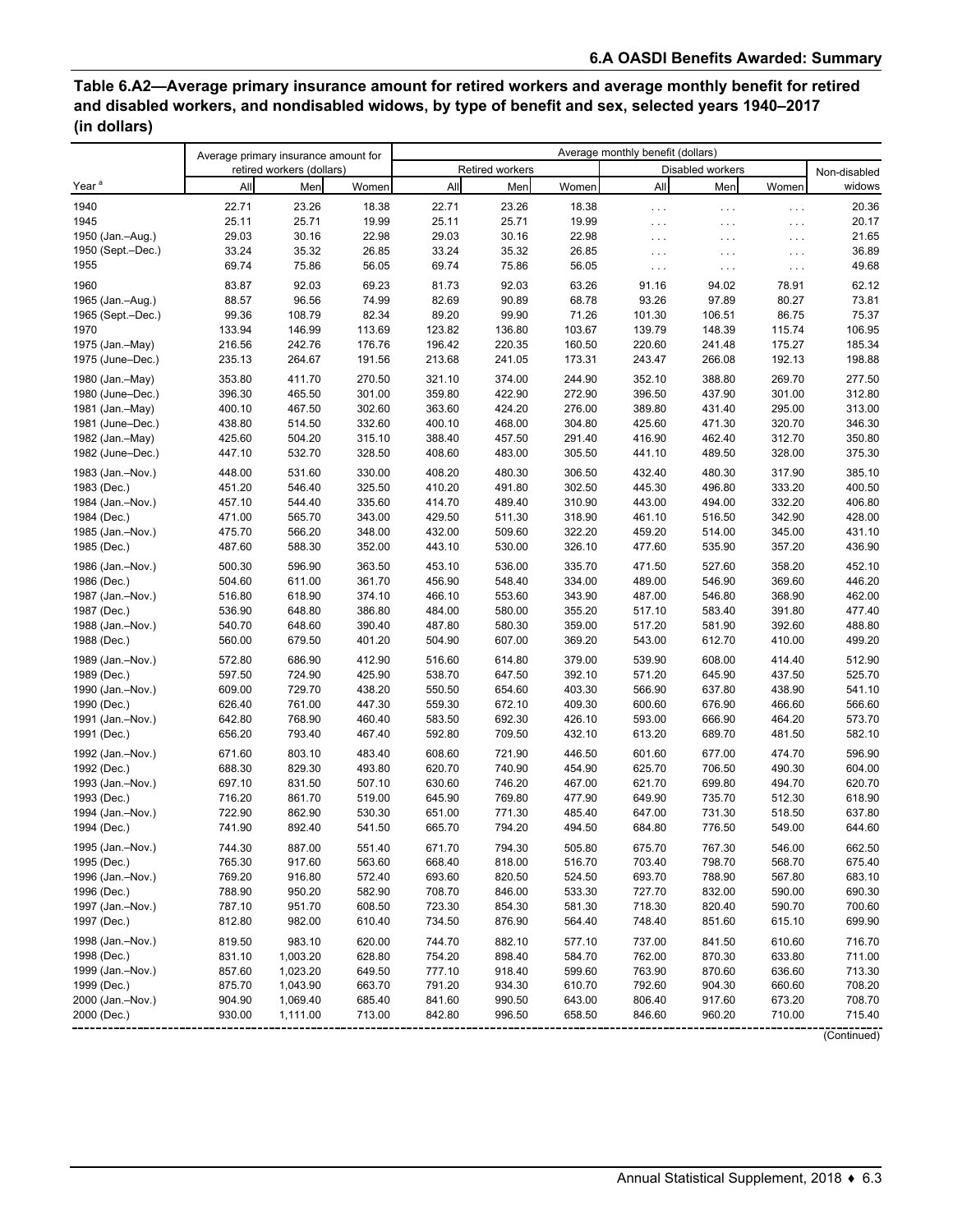| Table 6.A2—Average primary insurance amount for retired workers and average monthly benefit for retired |
|---------------------------------------------------------------------------------------------------------|
| and disabled workers, and nondisabled widows, by type of benefit and sex, selected years 1940–2017      |
| (in dollars)—Continued                                                                                  |

|                   | Average primary insurance amount for |                           |          | Average monthly benefit (dollars) |                 |          |          |                  |          |              |
|-------------------|--------------------------------------|---------------------------|----------|-----------------------------------|-----------------|----------|----------|------------------|----------|--------------|
|                   |                                      | retired workers (dollars) |          |                                   | Retired workers |          |          | Disabled workers |          | Non-disabled |
| Year <sup>a</sup> | All                                  | Men                       | Women    | All                               | Men             | Women    | All      | Men              | Women    | widows       |
| 2001 (Jan.-Nov.)  | 953.90                               | 1,134.50                  | 730.80   | 855.70                            | 1.008.40        | 667.20   | 847.00   | 961.70           | 711.00   | 735.80       |
| 2001 (Dec.)       | 982.10                               | 1,168.90                  | 749.90   | 881.10                            | 1,039.10        | 684.70   | 868.40   | 982.70           | 734.90   | 717.10       |
| 2002 (Jan.-Nov.)  | 1,026.30                             | 1,219.00                  | 788.10   | 914.10                            | 1,076.80        | 712.90   | 897.50   | 1,019.50         | 753.30   | 750.50       |
| 2002 (Dec.)       | 1,029.90                             | 1,230.00                  | 788.50   | 916.90                            | 1,084.50        | 714.80   | 906.70   | 1,028.10         | 762.50   | 751.90       |
| 2003 (Jan.-Nov.)  | 1,067.10                             | 1,272.60                  | 824.90   | 939.70                            | 1,109.40        | 739.60   | 935.80   | 1,061.50         | 786.90   | 779.00       |
| 2003 (Dec.)       | 1,083.60                             | 1,297.70                  | 830.40   | 963.80                            | 1,142.30        | 752.70   | 946.80   | 1,075.80         | 794.60   | 780.00       |
| 2004 (Jan.-Nov.)  | 1,072.50                             | 1,277.60                  | 834.20   | 936.10                            | 1,104.70        | 740.20   | 942.60   | 1,068.40         | 795.70   | 768.10       |
| 2004 (Dec.)       | 1,090.70                             | 1,309.70                  | 853.80   | 961.20                            | 1,136.50        | 771.50   | 965.80   | 1,093.50         | 819.00   | 785.90       |
| 2005 (Jan.-Nov.)  | 1,106.10                             | 1,314.10                  | 869.30   | 960.40                            | 1,130.30        | 767.00   | 961.00   | 1,086.80         | 815.90   | 780.50       |
| 2005 (Dec.)       | 1,135.70                             | 1,367.90                  | 899.00   | 1,011.00                          | 1,189.20        | 829.40   | 997.20   | 1,128.50         | 846.10   | 809.40       |
| 2006 (Jan.-Nov.)  | 1,163.30                             | 1,376.70                  | 923.70   | 1,020.50                          | 1,195.70        | 823.80   | 999.00   | 1,129.00         | 851.00   | 818.70       |
| 2006 (Dec.)       | 1,193.60                             | 1,415.30                  | 947.50   | 1,045.90                          | 1,232.40        | 838.90   | 1,020.60 | 1,148.00         | 875.60   | 854.90       |
| 2007 (Jan.-Nov.)  | 1,212.90                             | 1,428.00                  | 972.40   | 1,069.80                          | 1,249.90        | 868.30   | 1,030.50 | 1,161.90         | 880.60   | 861.40       |
| 2007 (Dec.)       | 1,223.60                             | 1,445.40                  | 976.50   | 1.081.00                          | 1.269.60        | 870.80   | 1,045.70 | 1,174.70         | 898.20   | 873.80       |
| 2008 (Jan.-Nov.)  | 1,259.00                             | 1,476.00                  | 1,014.70 | 1,113.80                          | 1,297.40        | 907.10   | 1,053.90 | 1,184.60         | 905.10   | 868.90       |
| 2008 (Dec.)       | 1,297.90                             | 1,552.10                  | 1,066.20 | 1,083.30                          | 1,256.20        | 925.70   | 1,109.10 | 1,245.30         | 953.60   | 891.40       |
| 2009 (Jan.-Dec.)  | 1,339.70                             | 1,563.60                  | 1,087.20 | 1,181.60                          | 1,365.60        | 974.10   | 1,119.90 | 1,255.00         | 963.10   | 916.30       |
| 2010 (Jan.-Dec.)  | 1,350.60                             | 1,563.70                  | 1,113.80 | 1,193.10                          | 1,370.50        | 996.00   | 1,128.80 | 1,261.80         | 971.80   | 913.60       |
| 2011 (Jan.-Nov.)  | 1,347.47                             | 1,553.84                  | 1,123.70 | 1,198.52                          | 1,372.44        | 1,009.95 | 1,148.16 | 1,280.13         | 992.75   | 939.11       |
| 2011 (Dec.)       | 1,383.41                             | 1,595.14                  | 1,158.70 | 1,240.61                          | 1,417.35        | 1,053.03 | 1,215.48 | 1,351.98         | 1,055.75 | 980.68       |
| 2012 (Jan.-Nov.)  | 1,400.39                             | 1,611.70                  | 1,173.37 | 1,268.83                          | 1,447.85        | 1,076.50 | 1,186.07 | 1,319.45         | 1,033.37 | 960.96       |
| 2012 (Dec.)       | 1,418.00                             | 1,623.23                  | 1,189.45 | 1,311.69                          | 1,487.50        | 1,115.91 | 1,183.39 | 1,317.40         | 1,037.30 | 951.42       |
| 2013 (Jan.-Nov.)  | 1,434.04                             | 1,642.38                  | 1,210.29 | 1,315.48                          | 1,493.39        | 1,124.41 | 1,203.98 | 1,339.18         | 1,052.20 | 977.80       |
| 2013 (Dec.)       | 1,432.15                             | 1,634.90                  | 1,213.94 | 1,324.53                          | 1,497.77        | 1,138.08 | 1,226.25 | 1,364.14         | 1,070.13 | 978.45       |
| 2014 (Jan.-Nov.)  | 1,456.52                             | 1,660.10                  | 1,238.55 | 1,339.91                          | 1,516.12        | 1,151.24 | 1,235.04 | 1,372.57         | 1,079.55 | 995.30       |
| 2014 (Dec.)       | 1,469.49                             | 1,681.35                  | 1,245.53 | 1,371.34                          | 1,555.03        | 1,177.17 | 1,263.63 | 1,401.62         | 1,111.85 | 995.40       |
| 2015 (Jan.-Nov.)  | 1,479.13                             | 1,684.07                  | 1,257.78 | 1,375.80                          | 1,555.19        | 1,182.05 | 1,270.20 | 1,410.75         | 1,113.84 | 1,006.90     |
| 2015 (Dec.)       | 1,481.73                             | 1,687.84                  | 1,254.17 | 1,400.21                          | 1,586.34        | 1,194.70 | 1,269.76 | 1,413.08         | 1,112.82 | 994.84       |
| 2016 (Jan.-Nov.)  | 1,500.15                             | 1,704.22                  | 1,276.71 | 1,408.72                          | 1,589.23        | 1,211.07 | 1,288.51 | 1,431.91         | 1,127.29 | 1,015.87     |
| 2016 (Dec.)       | 1,484.32                             | 1,675.50                  | 1,283.66 | 1,410.29                          | 1,571.86        | 1,240.70 | 1,299.57 | 1,440.84         | 1,141.64 | 1,006.00     |
| 2017 (Jan.-Nov.)  | 1,518.30                             | 1,714.33                  | 1,310.30 | 1,430.98                          | 1,600.60        | 1,251.00 | 1,300.15 | 1,441.35         | 1,144.59 | 1,017.95     |
| 2017 (Dec.)       | 1,536.84                             | 1,733.02                  | 1,330.41 | 1,463.97                          | 1,633.32        | 1,285.77 | 1,345.89 | 1,494.67         | 1,186.22 | 1,025.69     |

SOURCE: Social Security Administration, Master Beneficiary Record, 100 percent data.

NOTES: Data for 2006–2011 omit individuals whose benefits were reinstated under the Expedited Reinstatement provisions. For that reason, as well as for differences in data sources and calculation methods, statistics reported in this table may differ from those reported by the Office of the Chief Actuary.

 $\ldots$  = not applicable.

a. Some years are shown in several parts to reflect changes in benefit rates during the year.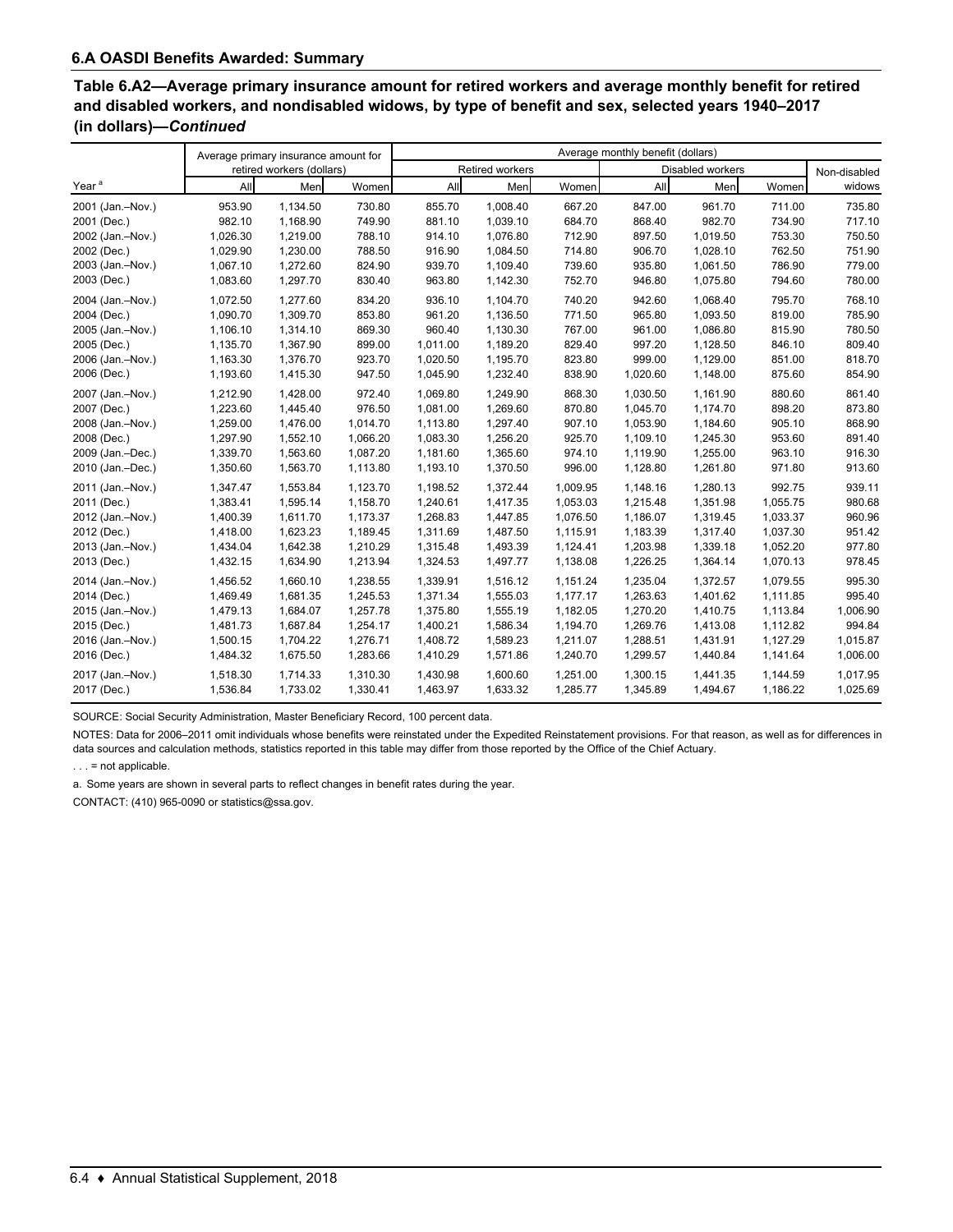# **Table 6.A3—Number and average monthly benefit, by type of benefit, sex, age, and basis of entitlement, 2017**

| Average monthly<br>Average monthly<br>Average monthly<br>benefit <sup>a</sup> (dollars)<br>benefit <sup>a</sup> (dollars)<br>benefit <sup>a</sup> (dollars)<br>Age and basis of entitlement<br>Number<br>Number<br>Number<br>Retired workers <sup>b</sup><br>Total<br>2,974,639<br>1,459.91<br>1,530,906<br>1,632.66<br>1,443,733<br>1,276.72<br>$62 - 64$<br>627,227<br>664,024<br>1,025.34<br>1,291,251<br>1.166.12<br>1,315.17<br>65-69<br>1,420.19<br>1,530,444<br>1,628.39<br>839,273<br>1,799.85<br>691,171<br>152,944<br>64,406<br>88,538<br>2,042.13<br>70 or older<br>2,254.31<br>2,546.00<br><b>Disabled workers</b><br>Total<br>715,921<br>1,327.65<br>374,918<br>1,472.02<br>341,003<br>1,168.93<br>Under 30<br>45,942<br>778.65<br>25,905<br>783.88<br>20,037<br>771.88<br>$30 - 39$<br>63,040<br>1,162.43<br>32,263<br>1,053.06<br>1,106.45<br>30,777<br>55,254<br>59,039<br>1,141.63<br>$40 - 49$<br>114,293<br>1,254.61<br>1,375.33<br>$50 - 54$<br>1,466.54<br>68,801<br>1,156.65<br>135,694<br>1,309.41<br>66,893<br>$55 - 59$<br>108,510<br>96,393<br>1,217.51<br>204,903<br>1,412.99<br>1,586.64<br>87,579<br>60 or older<br>152,049<br>1,541.43<br>1,707.53<br>64,470<br>1,315.80<br><b>Spouses</b><br>452.064<br>607.01<br>592.69<br>390,914<br>609.25<br>Total<br>61,150<br>Spouses of retired workers<br>Subtotal<br>626.56<br>629.94<br>415,969<br>57,065<br>605.31<br>358,904<br>529.15<br>Entitlement based on care of children<br>7,951<br>591.30<br>60<br>7,891<br>591.78<br>408,018<br>627.25<br>57,005<br>605.39<br>351,013<br>630.80<br>Entitlement based on age<br>$62 - 64$<br>411.34<br>5,937<br>326.01<br>138,823<br>414.99<br>144,760<br>65-69<br>776.29<br>676.05<br>196,289<br>799.28<br>241,304<br>45,015<br>70 or older<br>412.72<br>6,053<br>353.97<br>15,901<br>435.08<br>21,954<br>Spouses of disabled workers<br>381.66<br>Subtotal<br>36,095<br>4,085<br>416.38<br>32,010<br>377.23<br>Entitlement based on care of children<br>7,079<br>261.26<br>345<br>230.15<br>6,734<br>262.85<br>433.56<br>407.70<br>Entitlement based on age<br>29,016<br>411.03<br>3,740<br>25,276<br><b>Children</b><br>404,289<br>601.14<br>Total<br>777,349<br>599.84<br>373,060<br>598.44<br>By age<br>Under age 18<br>552.35<br>462,251<br>552.69<br>234,163<br>228,088<br>553.03<br>580.45<br>39,313<br>578.06<br>28,336<br>583.76<br>Disabled, aged 18 or older<br>67,649<br>Students aged 18-19<br>693.24<br>130,813<br>695.41<br>116,636<br>690.81<br>247,449<br>By basis of entitlement<br>633.71<br>72,789<br>630.82<br>636.87<br>Children of retired workers<br>139,468<br>66,679<br>856.58<br>154,130<br>858.68<br>142,617<br>854.32<br>Children of deceased workers<br>296,747<br>362.66<br>365.16<br>359.96<br>Children of disabled workers<br>341,134<br>177,370<br>163,764<br><b>Widowed mothers and fathers</b><br>Total<br>23,118<br>962.96<br>2,676<br>20,442<br>981.86<br>818.60<br>By age<br>Under 30<br>2,057<br>799.44<br>111<br>615.44<br>1,946<br>809.93<br>$30 - 39$<br>7,058<br>846.21<br>641<br>858.96<br>718.57<br>6,417<br>$40 - 49$<br>8,842<br>1,010.89<br>1,116<br>826.58<br>7,726<br>1,037.52<br>$50 - 59$<br>713<br>913.78<br>4,566<br>1,114.25<br>3,853<br>1,151.34<br>60 or older<br>595<br>95<br>922.75<br>500<br>1,039.81<br>1,062.05<br>Nondisabled widow(er)s<br>Total<br>548,534<br>1,037.39<br>52,248<br>835.34<br>496,286<br>1,058.67<br>By age<br>$60 - 64$<br>160,389<br>1,200.06<br>20,629<br>1,018.12<br>139,760<br>1,226.91<br>65-69<br>128,627<br>1,156.78<br>14,379<br>1,004.89<br>114,248<br>1,175.90<br>$70 - 74$<br>75,658<br>839.50<br>5,424<br>516.99<br>70,234<br>864.41<br>172,044<br>923.45<br>75 or older<br>183,860<br>893.41<br>456.02<br>11,816<br>(Continued) | Total |  | Male | Female |  |  |
|------------------------------------------------------------------------------------------------------------------------------------------------------------------------------------------------------------------------------------------------------------------------------------------------------------------------------------------------------------------------------------------------------------------------------------------------------------------------------------------------------------------------------------------------------------------------------------------------------------------------------------------------------------------------------------------------------------------------------------------------------------------------------------------------------------------------------------------------------------------------------------------------------------------------------------------------------------------------------------------------------------------------------------------------------------------------------------------------------------------------------------------------------------------------------------------------------------------------------------------------------------------------------------------------------------------------------------------------------------------------------------------------------------------------------------------------------------------------------------------------------------------------------------------------------------------------------------------------------------------------------------------------------------------------------------------------------------------------------------------------------------------------------------------------------------------------------------------------------------------------------------------------------------------------------------------------------------------------------------------------------------------------------------------------------------------------------------------------------------------------------------------------------------------------------------------------------------------------------------------------------------------------------------------------------------------------------------------------------------------------------------------------------------------------------------------------------------------------------------------------------------------------------------------------------------------------------------------------------------------------------------------------------------------------------------------------------------------------------------------------------------------------------------------------------------------------------------------------------------------------------------------------------------------------------------------------------------------------------------------------------------------------------------------------------------------------------------------------------------------------------------------------------------------------------------------------------------------------------------------------------------------------------------------------------------------------------------------------------------------------------------------------------------------------------------------------------------------------------------------------------------------------------------------------------------------------------------------------------------------------------------------------------------------------------------------------------------------------------------------------------|-------|--|------|--------|--|--|
|                                                                                                                                                                                                                                                                                                                                                                                                                                                                                                                                                                                                                                                                                                                                                                                                                                                                                                                                                                                                                                                                                                                                                                                                                                                                                                                                                                                                                                                                                                                                                                                                                                                                                                                                                                                                                                                                                                                                                                                                                                                                                                                                                                                                                                                                                                                                                                                                                                                                                                                                                                                                                                                                                                                                                                                                                                                                                                                                                                                                                                                                                                                                                                                                                                                                                                                                                                                                                                                                                                                                                                                                                                                                                                                                                      |       |  |      |        |  |  |
|                                                                                                                                                                                                                                                                                                                                                                                                                                                                                                                                                                                                                                                                                                                                                                                                                                                                                                                                                                                                                                                                                                                                                                                                                                                                                                                                                                                                                                                                                                                                                                                                                                                                                                                                                                                                                                                                                                                                                                                                                                                                                                                                                                                                                                                                                                                                                                                                                                                                                                                                                                                                                                                                                                                                                                                                                                                                                                                                                                                                                                                                                                                                                                                                                                                                                                                                                                                                                                                                                                                                                                                                                                                                                                                                                      |       |  |      |        |  |  |
|                                                                                                                                                                                                                                                                                                                                                                                                                                                                                                                                                                                                                                                                                                                                                                                                                                                                                                                                                                                                                                                                                                                                                                                                                                                                                                                                                                                                                                                                                                                                                                                                                                                                                                                                                                                                                                                                                                                                                                                                                                                                                                                                                                                                                                                                                                                                                                                                                                                                                                                                                                                                                                                                                                                                                                                                                                                                                                                                                                                                                                                                                                                                                                                                                                                                                                                                                                                                                                                                                                                                                                                                                                                                                                                                                      |       |  |      |        |  |  |
|                                                                                                                                                                                                                                                                                                                                                                                                                                                                                                                                                                                                                                                                                                                                                                                                                                                                                                                                                                                                                                                                                                                                                                                                                                                                                                                                                                                                                                                                                                                                                                                                                                                                                                                                                                                                                                                                                                                                                                                                                                                                                                                                                                                                                                                                                                                                                                                                                                                                                                                                                                                                                                                                                                                                                                                                                                                                                                                                                                                                                                                                                                                                                                                                                                                                                                                                                                                                                                                                                                                                                                                                                                                                                                                                                      |       |  |      |        |  |  |
|                                                                                                                                                                                                                                                                                                                                                                                                                                                                                                                                                                                                                                                                                                                                                                                                                                                                                                                                                                                                                                                                                                                                                                                                                                                                                                                                                                                                                                                                                                                                                                                                                                                                                                                                                                                                                                                                                                                                                                                                                                                                                                                                                                                                                                                                                                                                                                                                                                                                                                                                                                                                                                                                                                                                                                                                                                                                                                                                                                                                                                                                                                                                                                                                                                                                                                                                                                                                                                                                                                                                                                                                                                                                                                                                                      |       |  |      |        |  |  |
|                                                                                                                                                                                                                                                                                                                                                                                                                                                                                                                                                                                                                                                                                                                                                                                                                                                                                                                                                                                                                                                                                                                                                                                                                                                                                                                                                                                                                                                                                                                                                                                                                                                                                                                                                                                                                                                                                                                                                                                                                                                                                                                                                                                                                                                                                                                                                                                                                                                                                                                                                                                                                                                                                                                                                                                                                                                                                                                                                                                                                                                                                                                                                                                                                                                                                                                                                                                                                                                                                                                                                                                                                                                                                                                                                      |       |  |      |        |  |  |
|                                                                                                                                                                                                                                                                                                                                                                                                                                                                                                                                                                                                                                                                                                                                                                                                                                                                                                                                                                                                                                                                                                                                                                                                                                                                                                                                                                                                                                                                                                                                                                                                                                                                                                                                                                                                                                                                                                                                                                                                                                                                                                                                                                                                                                                                                                                                                                                                                                                                                                                                                                                                                                                                                                                                                                                                                                                                                                                                                                                                                                                                                                                                                                                                                                                                                                                                                                                                                                                                                                                                                                                                                                                                                                                                                      |       |  |      |        |  |  |
|                                                                                                                                                                                                                                                                                                                                                                                                                                                                                                                                                                                                                                                                                                                                                                                                                                                                                                                                                                                                                                                                                                                                                                                                                                                                                                                                                                                                                                                                                                                                                                                                                                                                                                                                                                                                                                                                                                                                                                                                                                                                                                                                                                                                                                                                                                                                                                                                                                                                                                                                                                                                                                                                                                                                                                                                                                                                                                                                                                                                                                                                                                                                                                                                                                                                                                                                                                                                                                                                                                                                                                                                                                                                                                                                                      |       |  |      |        |  |  |
|                                                                                                                                                                                                                                                                                                                                                                                                                                                                                                                                                                                                                                                                                                                                                                                                                                                                                                                                                                                                                                                                                                                                                                                                                                                                                                                                                                                                                                                                                                                                                                                                                                                                                                                                                                                                                                                                                                                                                                                                                                                                                                                                                                                                                                                                                                                                                                                                                                                                                                                                                                                                                                                                                                                                                                                                                                                                                                                                                                                                                                                                                                                                                                                                                                                                                                                                                                                                                                                                                                                                                                                                                                                                                                                                                      |       |  |      |        |  |  |
|                                                                                                                                                                                                                                                                                                                                                                                                                                                                                                                                                                                                                                                                                                                                                                                                                                                                                                                                                                                                                                                                                                                                                                                                                                                                                                                                                                                                                                                                                                                                                                                                                                                                                                                                                                                                                                                                                                                                                                                                                                                                                                                                                                                                                                                                                                                                                                                                                                                                                                                                                                                                                                                                                                                                                                                                                                                                                                                                                                                                                                                                                                                                                                                                                                                                                                                                                                                                                                                                                                                                                                                                                                                                                                                                                      |       |  |      |        |  |  |
|                                                                                                                                                                                                                                                                                                                                                                                                                                                                                                                                                                                                                                                                                                                                                                                                                                                                                                                                                                                                                                                                                                                                                                                                                                                                                                                                                                                                                                                                                                                                                                                                                                                                                                                                                                                                                                                                                                                                                                                                                                                                                                                                                                                                                                                                                                                                                                                                                                                                                                                                                                                                                                                                                                                                                                                                                                                                                                                                                                                                                                                                                                                                                                                                                                                                                                                                                                                                                                                                                                                                                                                                                                                                                                                                                      |       |  |      |        |  |  |
|                                                                                                                                                                                                                                                                                                                                                                                                                                                                                                                                                                                                                                                                                                                                                                                                                                                                                                                                                                                                                                                                                                                                                                                                                                                                                                                                                                                                                                                                                                                                                                                                                                                                                                                                                                                                                                                                                                                                                                                                                                                                                                                                                                                                                                                                                                                                                                                                                                                                                                                                                                                                                                                                                                                                                                                                                                                                                                                                                                                                                                                                                                                                                                                                                                                                                                                                                                                                                                                                                                                                                                                                                                                                                                                                                      |       |  |      |        |  |  |
|                                                                                                                                                                                                                                                                                                                                                                                                                                                                                                                                                                                                                                                                                                                                                                                                                                                                                                                                                                                                                                                                                                                                                                                                                                                                                                                                                                                                                                                                                                                                                                                                                                                                                                                                                                                                                                                                                                                                                                                                                                                                                                                                                                                                                                                                                                                                                                                                                                                                                                                                                                                                                                                                                                                                                                                                                                                                                                                                                                                                                                                                                                                                                                                                                                                                                                                                                                                                                                                                                                                                                                                                                                                                                                                                                      |       |  |      |        |  |  |
|                                                                                                                                                                                                                                                                                                                                                                                                                                                                                                                                                                                                                                                                                                                                                                                                                                                                                                                                                                                                                                                                                                                                                                                                                                                                                                                                                                                                                                                                                                                                                                                                                                                                                                                                                                                                                                                                                                                                                                                                                                                                                                                                                                                                                                                                                                                                                                                                                                                                                                                                                                                                                                                                                                                                                                                                                                                                                                                                                                                                                                                                                                                                                                                                                                                                                                                                                                                                                                                                                                                                                                                                                                                                                                                                                      |       |  |      |        |  |  |
|                                                                                                                                                                                                                                                                                                                                                                                                                                                                                                                                                                                                                                                                                                                                                                                                                                                                                                                                                                                                                                                                                                                                                                                                                                                                                                                                                                                                                                                                                                                                                                                                                                                                                                                                                                                                                                                                                                                                                                                                                                                                                                                                                                                                                                                                                                                                                                                                                                                                                                                                                                                                                                                                                                                                                                                                                                                                                                                                                                                                                                                                                                                                                                                                                                                                                                                                                                                                                                                                                                                                                                                                                                                                                                                                                      |       |  |      |        |  |  |
|                                                                                                                                                                                                                                                                                                                                                                                                                                                                                                                                                                                                                                                                                                                                                                                                                                                                                                                                                                                                                                                                                                                                                                                                                                                                                                                                                                                                                                                                                                                                                                                                                                                                                                                                                                                                                                                                                                                                                                                                                                                                                                                                                                                                                                                                                                                                                                                                                                                                                                                                                                                                                                                                                                                                                                                                                                                                                                                                                                                                                                                                                                                                                                                                                                                                                                                                                                                                                                                                                                                                                                                                                                                                                                                                                      |       |  |      |        |  |  |
|                                                                                                                                                                                                                                                                                                                                                                                                                                                                                                                                                                                                                                                                                                                                                                                                                                                                                                                                                                                                                                                                                                                                                                                                                                                                                                                                                                                                                                                                                                                                                                                                                                                                                                                                                                                                                                                                                                                                                                                                                                                                                                                                                                                                                                                                                                                                                                                                                                                                                                                                                                                                                                                                                                                                                                                                                                                                                                                                                                                                                                                                                                                                                                                                                                                                                                                                                                                                                                                                                                                                                                                                                                                                                                                                                      |       |  |      |        |  |  |
|                                                                                                                                                                                                                                                                                                                                                                                                                                                                                                                                                                                                                                                                                                                                                                                                                                                                                                                                                                                                                                                                                                                                                                                                                                                                                                                                                                                                                                                                                                                                                                                                                                                                                                                                                                                                                                                                                                                                                                                                                                                                                                                                                                                                                                                                                                                                                                                                                                                                                                                                                                                                                                                                                                                                                                                                                                                                                                                                                                                                                                                                                                                                                                                                                                                                                                                                                                                                                                                                                                                                                                                                                                                                                                                                                      |       |  |      |        |  |  |
|                                                                                                                                                                                                                                                                                                                                                                                                                                                                                                                                                                                                                                                                                                                                                                                                                                                                                                                                                                                                                                                                                                                                                                                                                                                                                                                                                                                                                                                                                                                                                                                                                                                                                                                                                                                                                                                                                                                                                                                                                                                                                                                                                                                                                                                                                                                                                                                                                                                                                                                                                                                                                                                                                                                                                                                                                                                                                                                                                                                                                                                                                                                                                                                                                                                                                                                                                                                                                                                                                                                                                                                                                                                                                                                                                      |       |  |      |        |  |  |
|                                                                                                                                                                                                                                                                                                                                                                                                                                                                                                                                                                                                                                                                                                                                                                                                                                                                                                                                                                                                                                                                                                                                                                                                                                                                                                                                                                                                                                                                                                                                                                                                                                                                                                                                                                                                                                                                                                                                                                                                                                                                                                                                                                                                                                                                                                                                                                                                                                                                                                                                                                                                                                                                                                                                                                                                                                                                                                                                                                                                                                                                                                                                                                                                                                                                                                                                                                                                                                                                                                                                                                                                                                                                                                                                                      |       |  |      |        |  |  |
|                                                                                                                                                                                                                                                                                                                                                                                                                                                                                                                                                                                                                                                                                                                                                                                                                                                                                                                                                                                                                                                                                                                                                                                                                                                                                                                                                                                                                                                                                                                                                                                                                                                                                                                                                                                                                                                                                                                                                                                                                                                                                                                                                                                                                                                                                                                                                                                                                                                                                                                                                                                                                                                                                                                                                                                                                                                                                                                                                                                                                                                                                                                                                                                                                                                                                                                                                                                                                                                                                                                                                                                                                                                                                                                                                      |       |  |      |        |  |  |
|                                                                                                                                                                                                                                                                                                                                                                                                                                                                                                                                                                                                                                                                                                                                                                                                                                                                                                                                                                                                                                                                                                                                                                                                                                                                                                                                                                                                                                                                                                                                                                                                                                                                                                                                                                                                                                                                                                                                                                                                                                                                                                                                                                                                                                                                                                                                                                                                                                                                                                                                                                                                                                                                                                                                                                                                                                                                                                                                                                                                                                                                                                                                                                                                                                                                                                                                                                                                                                                                                                                                                                                                                                                                                                                                                      |       |  |      |        |  |  |
|                                                                                                                                                                                                                                                                                                                                                                                                                                                                                                                                                                                                                                                                                                                                                                                                                                                                                                                                                                                                                                                                                                                                                                                                                                                                                                                                                                                                                                                                                                                                                                                                                                                                                                                                                                                                                                                                                                                                                                                                                                                                                                                                                                                                                                                                                                                                                                                                                                                                                                                                                                                                                                                                                                                                                                                                                                                                                                                                                                                                                                                                                                                                                                                                                                                                                                                                                                                                                                                                                                                                                                                                                                                                                                                                                      |       |  |      |        |  |  |
|                                                                                                                                                                                                                                                                                                                                                                                                                                                                                                                                                                                                                                                                                                                                                                                                                                                                                                                                                                                                                                                                                                                                                                                                                                                                                                                                                                                                                                                                                                                                                                                                                                                                                                                                                                                                                                                                                                                                                                                                                                                                                                                                                                                                                                                                                                                                                                                                                                                                                                                                                                                                                                                                                                                                                                                                                                                                                                                                                                                                                                                                                                                                                                                                                                                                                                                                                                                                                                                                                                                                                                                                                                                                                                                                                      |       |  |      |        |  |  |
|                                                                                                                                                                                                                                                                                                                                                                                                                                                                                                                                                                                                                                                                                                                                                                                                                                                                                                                                                                                                                                                                                                                                                                                                                                                                                                                                                                                                                                                                                                                                                                                                                                                                                                                                                                                                                                                                                                                                                                                                                                                                                                                                                                                                                                                                                                                                                                                                                                                                                                                                                                                                                                                                                                                                                                                                                                                                                                                                                                                                                                                                                                                                                                                                                                                                                                                                                                                                                                                                                                                                                                                                                                                                                                                                                      |       |  |      |        |  |  |
|                                                                                                                                                                                                                                                                                                                                                                                                                                                                                                                                                                                                                                                                                                                                                                                                                                                                                                                                                                                                                                                                                                                                                                                                                                                                                                                                                                                                                                                                                                                                                                                                                                                                                                                                                                                                                                                                                                                                                                                                                                                                                                                                                                                                                                                                                                                                                                                                                                                                                                                                                                                                                                                                                                                                                                                                                                                                                                                                                                                                                                                                                                                                                                                                                                                                                                                                                                                                                                                                                                                                                                                                                                                                                                                                                      |       |  |      |        |  |  |
|                                                                                                                                                                                                                                                                                                                                                                                                                                                                                                                                                                                                                                                                                                                                                                                                                                                                                                                                                                                                                                                                                                                                                                                                                                                                                                                                                                                                                                                                                                                                                                                                                                                                                                                                                                                                                                                                                                                                                                                                                                                                                                                                                                                                                                                                                                                                                                                                                                                                                                                                                                                                                                                                                                                                                                                                                                                                                                                                                                                                                                                                                                                                                                                                                                                                                                                                                                                                                                                                                                                                                                                                                                                                                                                                                      |       |  |      |        |  |  |
|                                                                                                                                                                                                                                                                                                                                                                                                                                                                                                                                                                                                                                                                                                                                                                                                                                                                                                                                                                                                                                                                                                                                                                                                                                                                                                                                                                                                                                                                                                                                                                                                                                                                                                                                                                                                                                                                                                                                                                                                                                                                                                                                                                                                                                                                                                                                                                                                                                                                                                                                                                                                                                                                                                                                                                                                                                                                                                                                                                                                                                                                                                                                                                                                                                                                                                                                                                                                                                                                                                                                                                                                                                                                                                                                                      |       |  |      |        |  |  |
|                                                                                                                                                                                                                                                                                                                                                                                                                                                                                                                                                                                                                                                                                                                                                                                                                                                                                                                                                                                                                                                                                                                                                                                                                                                                                                                                                                                                                                                                                                                                                                                                                                                                                                                                                                                                                                                                                                                                                                                                                                                                                                                                                                                                                                                                                                                                                                                                                                                                                                                                                                                                                                                                                                                                                                                                                                                                                                                                                                                                                                                                                                                                                                                                                                                                                                                                                                                                                                                                                                                                                                                                                                                                                                                                                      |       |  |      |        |  |  |
|                                                                                                                                                                                                                                                                                                                                                                                                                                                                                                                                                                                                                                                                                                                                                                                                                                                                                                                                                                                                                                                                                                                                                                                                                                                                                                                                                                                                                                                                                                                                                                                                                                                                                                                                                                                                                                                                                                                                                                                                                                                                                                                                                                                                                                                                                                                                                                                                                                                                                                                                                                                                                                                                                                                                                                                                                                                                                                                                                                                                                                                                                                                                                                                                                                                                                                                                                                                                                                                                                                                                                                                                                                                                                                                                                      |       |  |      |        |  |  |
|                                                                                                                                                                                                                                                                                                                                                                                                                                                                                                                                                                                                                                                                                                                                                                                                                                                                                                                                                                                                                                                                                                                                                                                                                                                                                                                                                                                                                                                                                                                                                                                                                                                                                                                                                                                                                                                                                                                                                                                                                                                                                                                                                                                                                                                                                                                                                                                                                                                                                                                                                                                                                                                                                                                                                                                                                                                                                                                                                                                                                                                                                                                                                                                                                                                                                                                                                                                                                                                                                                                                                                                                                                                                                                                                                      |       |  |      |        |  |  |
|                                                                                                                                                                                                                                                                                                                                                                                                                                                                                                                                                                                                                                                                                                                                                                                                                                                                                                                                                                                                                                                                                                                                                                                                                                                                                                                                                                                                                                                                                                                                                                                                                                                                                                                                                                                                                                                                                                                                                                                                                                                                                                                                                                                                                                                                                                                                                                                                                                                                                                                                                                                                                                                                                                                                                                                                                                                                                                                                                                                                                                                                                                                                                                                                                                                                                                                                                                                                                                                                                                                                                                                                                                                                                                                                                      |       |  |      |        |  |  |
|                                                                                                                                                                                                                                                                                                                                                                                                                                                                                                                                                                                                                                                                                                                                                                                                                                                                                                                                                                                                                                                                                                                                                                                                                                                                                                                                                                                                                                                                                                                                                                                                                                                                                                                                                                                                                                                                                                                                                                                                                                                                                                                                                                                                                                                                                                                                                                                                                                                                                                                                                                                                                                                                                                                                                                                                                                                                                                                                                                                                                                                                                                                                                                                                                                                                                                                                                                                                                                                                                                                                                                                                                                                                                                                                                      |       |  |      |        |  |  |
|                                                                                                                                                                                                                                                                                                                                                                                                                                                                                                                                                                                                                                                                                                                                                                                                                                                                                                                                                                                                                                                                                                                                                                                                                                                                                                                                                                                                                                                                                                                                                                                                                                                                                                                                                                                                                                                                                                                                                                                                                                                                                                                                                                                                                                                                                                                                                                                                                                                                                                                                                                                                                                                                                                                                                                                                                                                                                                                                                                                                                                                                                                                                                                                                                                                                                                                                                                                                                                                                                                                                                                                                                                                                                                                                                      |       |  |      |        |  |  |
|                                                                                                                                                                                                                                                                                                                                                                                                                                                                                                                                                                                                                                                                                                                                                                                                                                                                                                                                                                                                                                                                                                                                                                                                                                                                                                                                                                                                                                                                                                                                                                                                                                                                                                                                                                                                                                                                                                                                                                                                                                                                                                                                                                                                                                                                                                                                                                                                                                                                                                                                                                                                                                                                                                                                                                                                                                                                                                                                                                                                                                                                                                                                                                                                                                                                                                                                                                                                                                                                                                                                                                                                                                                                                                                                                      |       |  |      |        |  |  |
|                                                                                                                                                                                                                                                                                                                                                                                                                                                                                                                                                                                                                                                                                                                                                                                                                                                                                                                                                                                                                                                                                                                                                                                                                                                                                                                                                                                                                                                                                                                                                                                                                                                                                                                                                                                                                                                                                                                                                                                                                                                                                                                                                                                                                                                                                                                                                                                                                                                                                                                                                                                                                                                                                                                                                                                                                                                                                                                                                                                                                                                                                                                                                                                                                                                                                                                                                                                                                                                                                                                                                                                                                                                                                                                                                      |       |  |      |        |  |  |
|                                                                                                                                                                                                                                                                                                                                                                                                                                                                                                                                                                                                                                                                                                                                                                                                                                                                                                                                                                                                                                                                                                                                                                                                                                                                                                                                                                                                                                                                                                                                                                                                                                                                                                                                                                                                                                                                                                                                                                                                                                                                                                                                                                                                                                                                                                                                                                                                                                                                                                                                                                                                                                                                                                                                                                                                                                                                                                                                                                                                                                                                                                                                                                                                                                                                                                                                                                                                                                                                                                                                                                                                                                                                                                                                                      |       |  |      |        |  |  |
|                                                                                                                                                                                                                                                                                                                                                                                                                                                                                                                                                                                                                                                                                                                                                                                                                                                                                                                                                                                                                                                                                                                                                                                                                                                                                                                                                                                                                                                                                                                                                                                                                                                                                                                                                                                                                                                                                                                                                                                                                                                                                                                                                                                                                                                                                                                                                                                                                                                                                                                                                                                                                                                                                                                                                                                                                                                                                                                                                                                                                                                                                                                                                                                                                                                                                                                                                                                                                                                                                                                                                                                                                                                                                                                                                      |       |  |      |        |  |  |
|                                                                                                                                                                                                                                                                                                                                                                                                                                                                                                                                                                                                                                                                                                                                                                                                                                                                                                                                                                                                                                                                                                                                                                                                                                                                                                                                                                                                                                                                                                                                                                                                                                                                                                                                                                                                                                                                                                                                                                                                                                                                                                                                                                                                                                                                                                                                                                                                                                                                                                                                                                                                                                                                                                                                                                                                                                                                                                                                                                                                                                                                                                                                                                                                                                                                                                                                                                                                                                                                                                                                                                                                                                                                                                                                                      |       |  |      |        |  |  |
|                                                                                                                                                                                                                                                                                                                                                                                                                                                                                                                                                                                                                                                                                                                                                                                                                                                                                                                                                                                                                                                                                                                                                                                                                                                                                                                                                                                                                                                                                                                                                                                                                                                                                                                                                                                                                                                                                                                                                                                                                                                                                                                                                                                                                                                                                                                                                                                                                                                                                                                                                                                                                                                                                                                                                                                                                                                                                                                                                                                                                                                                                                                                                                                                                                                                                                                                                                                                                                                                                                                                                                                                                                                                                                                                                      |       |  |      |        |  |  |
|                                                                                                                                                                                                                                                                                                                                                                                                                                                                                                                                                                                                                                                                                                                                                                                                                                                                                                                                                                                                                                                                                                                                                                                                                                                                                                                                                                                                                                                                                                                                                                                                                                                                                                                                                                                                                                                                                                                                                                                                                                                                                                                                                                                                                                                                                                                                                                                                                                                                                                                                                                                                                                                                                                                                                                                                                                                                                                                                                                                                                                                                                                                                                                                                                                                                                                                                                                                                                                                                                                                                                                                                                                                                                                                                                      |       |  |      |        |  |  |
|                                                                                                                                                                                                                                                                                                                                                                                                                                                                                                                                                                                                                                                                                                                                                                                                                                                                                                                                                                                                                                                                                                                                                                                                                                                                                                                                                                                                                                                                                                                                                                                                                                                                                                                                                                                                                                                                                                                                                                                                                                                                                                                                                                                                                                                                                                                                                                                                                                                                                                                                                                                                                                                                                                                                                                                                                                                                                                                                                                                                                                                                                                                                                                                                                                                                                                                                                                                                                                                                                                                                                                                                                                                                                                                                                      |       |  |      |        |  |  |
|                                                                                                                                                                                                                                                                                                                                                                                                                                                                                                                                                                                                                                                                                                                                                                                                                                                                                                                                                                                                                                                                                                                                                                                                                                                                                                                                                                                                                                                                                                                                                                                                                                                                                                                                                                                                                                                                                                                                                                                                                                                                                                                                                                                                                                                                                                                                                                                                                                                                                                                                                                                                                                                                                                                                                                                                                                                                                                                                                                                                                                                                                                                                                                                                                                                                                                                                                                                                                                                                                                                                                                                                                                                                                                                                                      |       |  |      |        |  |  |
|                                                                                                                                                                                                                                                                                                                                                                                                                                                                                                                                                                                                                                                                                                                                                                                                                                                                                                                                                                                                                                                                                                                                                                                                                                                                                                                                                                                                                                                                                                                                                                                                                                                                                                                                                                                                                                                                                                                                                                                                                                                                                                                                                                                                                                                                                                                                                                                                                                                                                                                                                                                                                                                                                                                                                                                                                                                                                                                                                                                                                                                                                                                                                                                                                                                                                                                                                                                                                                                                                                                                                                                                                                                                                                                                                      |       |  |      |        |  |  |
|                                                                                                                                                                                                                                                                                                                                                                                                                                                                                                                                                                                                                                                                                                                                                                                                                                                                                                                                                                                                                                                                                                                                                                                                                                                                                                                                                                                                                                                                                                                                                                                                                                                                                                                                                                                                                                                                                                                                                                                                                                                                                                                                                                                                                                                                                                                                                                                                                                                                                                                                                                                                                                                                                                                                                                                                                                                                                                                                                                                                                                                                                                                                                                                                                                                                                                                                                                                                                                                                                                                                                                                                                                                                                                                                                      |       |  |      |        |  |  |
|                                                                                                                                                                                                                                                                                                                                                                                                                                                                                                                                                                                                                                                                                                                                                                                                                                                                                                                                                                                                                                                                                                                                                                                                                                                                                                                                                                                                                                                                                                                                                                                                                                                                                                                                                                                                                                                                                                                                                                                                                                                                                                                                                                                                                                                                                                                                                                                                                                                                                                                                                                                                                                                                                                                                                                                                                                                                                                                                                                                                                                                                                                                                                                                                                                                                                                                                                                                                                                                                                                                                                                                                                                                                                                                                                      |       |  |      |        |  |  |
|                                                                                                                                                                                                                                                                                                                                                                                                                                                                                                                                                                                                                                                                                                                                                                                                                                                                                                                                                                                                                                                                                                                                                                                                                                                                                                                                                                                                                                                                                                                                                                                                                                                                                                                                                                                                                                                                                                                                                                                                                                                                                                                                                                                                                                                                                                                                                                                                                                                                                                                                                                                                                                                                                                                                                                                                                                                                                                                                                                                                                                                                                                                                                                                                                                                                                                                                                                                                                                                                                                                                                                                                                                                                                                                                                      |       |  |      |        |  |  |
|                                                                                                                                                                                                                                                                                                                                                                                                                                                                                                                                                                                                                                                                                                                                                                                                                                                                                                                                                                                                                                                                                                                                                                                                                                                                                                                                                                                                                                                                                                                                                                                                                                                                                                                                                                                                                                                                                                                                                                                                                                                                                                                                                                                                                                                                                                                                                                                                                                                                                                                                                                                                                                                                                                                                                                                                                                                                                                                                                                                                                                                                                                                                                                                                                                                                                                                                                                                                                                                                                                                                                                                                                                                                                                                                                      |       |  |      |        |  |  |
|                                                                                                                                                                                                                                                                                                                                                                                                                                                                                                                                                                                                                                                                                                                                                                                                                                                                                                                                                                                                                                                                                                                                                                                                                                                                                                                                                                                                                                                                                                                                                                                                                                                                                                                                                                                                                                                                                                                                                                                                                                                                                                                                                                                                                                                                                                                                                                                                                                                                                                                                                                                                                                                                                                                                                                                                                                                                                                                                                                                                                                                                                                                                                                                                                                                                                                                                                                                                                                                                                                                                                                                                                                                                                                                                                      |       |  |      |        |  |  |
|                                                                                                                                                                                                                                                                                                                                                                                                                                                                                                                                                                                                                                                                                                                                                                                                                                                                                                                                                                                                                                                                                                                                                                                                                                                                                                                                                                                                                                                                                                                                                                                                                                                                                                                                                                                                                                                                                                                                                                                                                                                                                                                                                                                                                                                                                                                                                                                                                                                                                                                                                                                                                                                                                                                                                                                                                                                                                                                                                                                                                                                                                                                                                                                                                                                                                                                                                                                                                                                                                                                                                                                                                                                                                                                                                      |       |  |      |        |  |  |
|                                                                                                                                                                                                                                                                                                                                                                                                                                                                                                                                                                                                                                                                                                                                                                                                                                                                                                                                                                                                                                                                                                                                                                                                                                                                                                                                                                                                                                                                                                                                                                                                                                                                                                                                                                                                                                                                                                                                                                                                                                                                                                                                                                                                                                                                                                                                                                                                                                                                                                                                                                                                                                                                                                                                                                                                                                                                                                                                                                                                                                                                                                                                                                                                                                                                                                                                                                                                                                                                                                                                                                                                                                                                                                                                                      |       |  |      |        |  |  |
|                                                                                                                                                                                                                                                                                                                                                                                                                                                                                                                                                                                                                                                                                                                                                                                                                                                                                                                                                                                                                                                                                                                                                                                                                                                                                                                                                                                                                                                                                                                                                                                                                                                                                                                                                                                                                                                                                                                                                                                                                                                                                                                                                                                                                                                                                                                                                                                                                                                                                                                                                                                                                                                                                                                                                                                                                                                                                                                                                                                                                                                                                                                                                                                                                                                                                                                                                                                                                                                                                                                                                                                                                                                                                                                                                      |       |  |      |        |  |  |
|                                                                                                                                                                                                                                                                                                                                                                                                                                                                                                                                                                                                                                                                                                                                                                                                                                                                                                                                                                                                                                                                                                                                                                                                                                                                                                                                                                                                                                                                                                                                                                                                                                                                                                                                                                                                                                                                                                                                                                                                                                                                                                                                                                                                                                                                                                                                                                                                                                                                                                                                                                                                                                                                                                                                                                                                                                                                                                                                                                                                                                                                                                                                                                                                                                                                                                                                                                                                                                                                                                                                                                                                                                                                                                                                                      |       |  |      |        |  |  |
|                                                                                                                                                                                                                                                                                                                                                                                                                                                                                                                                                                                                                                                                                                                                                                                                                                                                                                                                                                                                                                                                                                                                                                                                                                                                                                                                                                                                                                                                                                                                                                                                                                                                                                                                                                                                                                                                                                                                                                                                                                                                                                                                                                                                                                                                                                                                                                                                                                                                                                                                                                                                                                                                                                                                                                                                                                                                                                                                                                                                                                                                                                                                                                                                                                                                                                                                                                                                                                                                                                                                                                                                                                                                                                                                                      |       |  |      |        |  |  |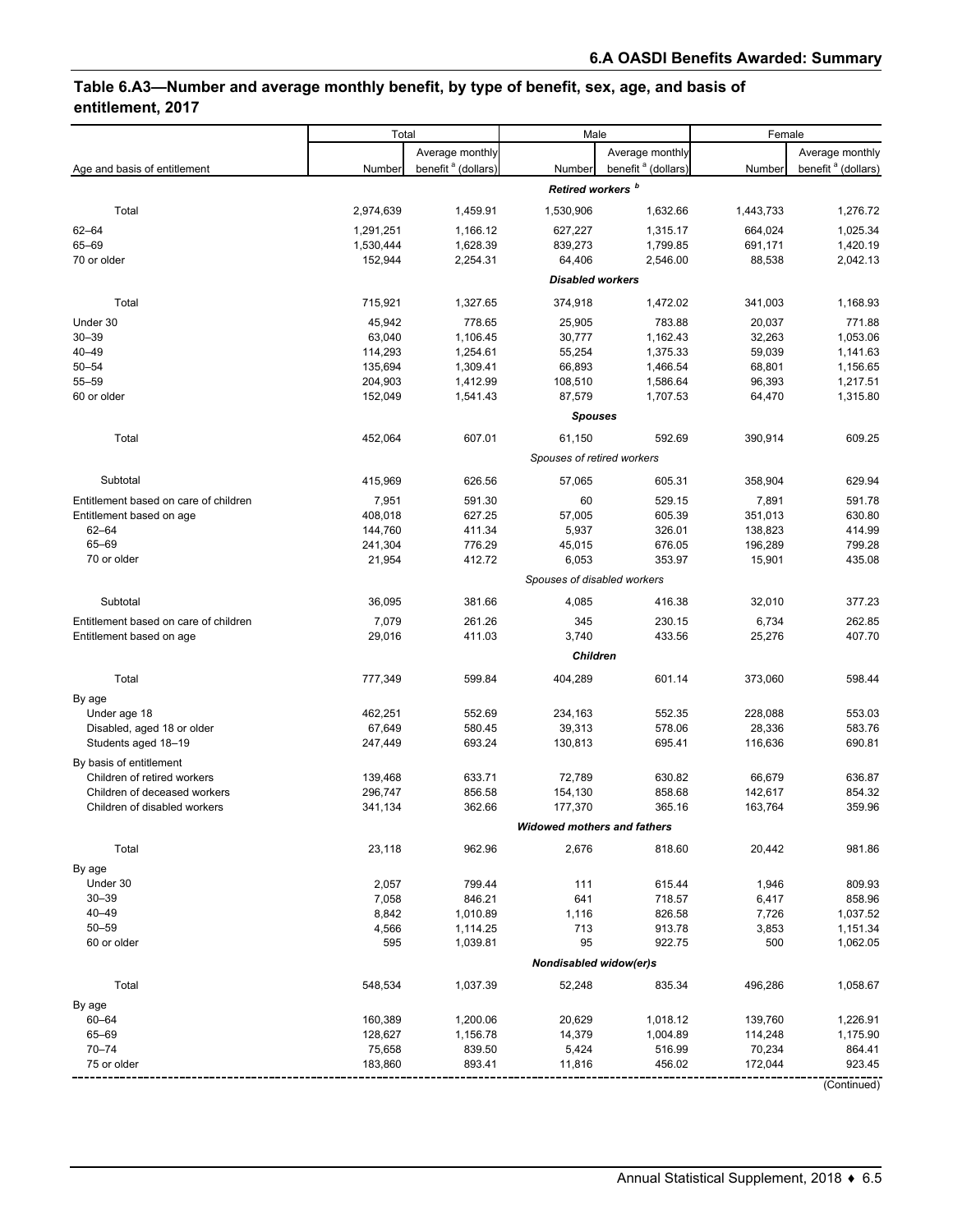## **Table 6.A3—Number and average monthly benefit, by type of benefit, sex, age, and basis of entitlement, 2017—***Continued*

|                              | Total  |                                | Male                |                                | Female |                                |  |  |  |
|------------------------------|--------|--------------------------------|---------------------|--------------------------------|--------|--------------------------------|--|--|--|
|                              |        | Average monthly                |                     | Average monthly                |        | Average monthly                |  |  |  |
| Age and basis of entitlement | Number | benefit <sup>a</sup> (dollars) | Number              | benefit <sup>a</sup> (dollars) | Number | benefit <sup>a</sup> (dollars) |  |  |  |
|                              |        |                                | Disabled widow(er)s |                                |        |                                |  |  |  |
| Total                        | 28.450 | 725.45                         | 3,188               | 548.53                         | 25,262 | 747.78                         |  |  |  |
| By age                       |        |                                |                     |                                |        |                                |  |  |  |
| $50 - 54$                    | 11,711 | 711.98                         | 1,214               | 534.63                         | 10,497 | 732.49                         |  |  |  |
| $55 - 59$                    | 16,609 | 735.11                         | 1,959               | 556.80                         | 14.650 | 758.95                         |  |  |  |
| 60 or older                  | 130    | 705.78                         | 15                  | 593.03                         | 115    | 720.49                         |  |  |  |
|                              |        |                                | <b>Parents</b>      |                                |        |                                |  |  |  |
| All ages                     | 94     | 1,103.38                       | 15                  | 992.46                         | 79     | 1,124.45                       |  |  |  |

SOURCE: Social Security Administration, Master Beneficiary Record, 100 percent data.

NOTES: Because of differences in data sources and calculation methods, statistics reported in this table may differ from those reported by the Office of the Chief Actuary.

Effective 2006, age is based on date of entitlement and not date of award. Entitlement can be retroactive and thus precede the date of award.

a. Benefits awarded before the December cost-of-living increase are converted to the December rates before averages are computed.

b. Includes conversions from nondisabled widow(er) benefits to higher retired-worker benefits.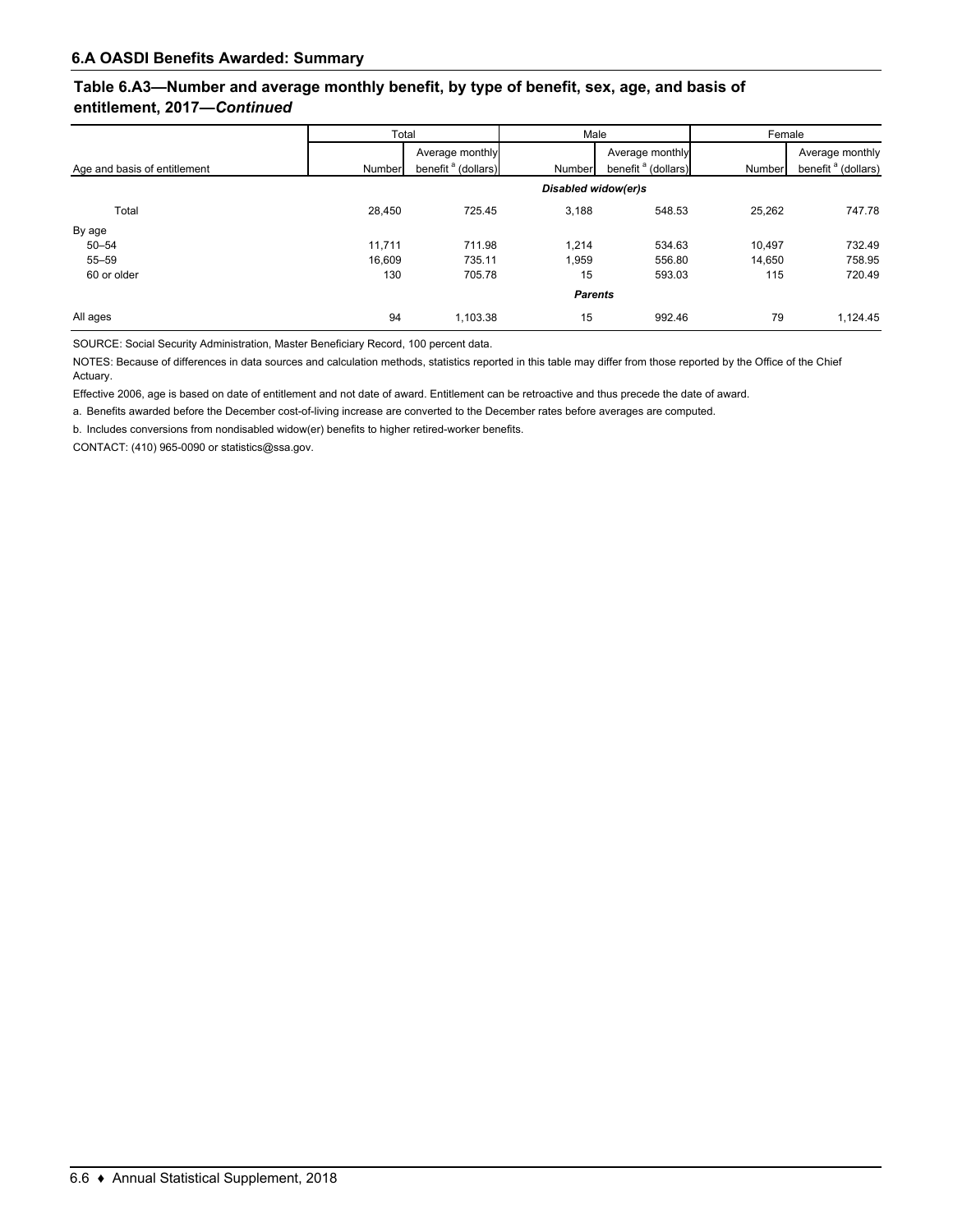# **Table 6.A4—Number and average monthly benefit for retired and disabled workers, by age and sex, 2017**

|                               | Total            |                                | Men                     |                                | Women           |                                |
|-------------------------------|------------------|--------------------------------|-------------------------|--------------------------------|-----------------|--------------------------------|
|                               |                  | Average monthly                |                         | Average monthly                |                 | Average monthly                |
| Age                           | Number           | benefit <sup>a</sup> (dollars) | Number                  | benefit <sup>a</sup> (dollars) | Number          | benefit <sup>a</sup> (dollars) |
|                               |                  |                                | <b>Retired workers</b>  |                                |                 |                                |
| Total <sup>b</sup>            | 2,974,639        | 1,459.91                       | 1,530,906               | 1,632.66                       | 1,443,733       | 1,276.72                       |
| $62 - 64$                     | 1,291,251        | 1,166.12                       | 627,227                 | 1,315.17                       | 664,024         | 1,025.34                       |
| 62                            | 918,716          | 1,111.81                       | 444,272                 | 1,251.09                       | 474,444         | 981.40                         |
| 63                            | 182,866          | 1,266.30                       | 91,247                  | 1,424.88                       | 91,619          | 1,108.36                       |
| 64                            | 189,669          | 1,332.60                       | 91,708                  | 1,516.43                       | 97,961          | 1,160.50                       |
| 65-69                         | 1,530,444        | 1,628.39                       | 839,273                 | 1,799.85                       | 691,171         | 1,420.19                       |
| 65                            | 307,678          | 1,522.31                       | 159,537                 | 1,696.20                       | 148,141         | 1,335.03                       |
| 66                            | 1,077,211        | 1,609.98                       | 602,388                 | 1,778.27                       | 474,823         | 1,396.47                       |
| <b>Disability conversions</b> | 494,647          | 1,405.06                       | 259,746                 | 1,559.08                       | 234,901         | 1,234.76                       |
| New entitlements              | 582,564          | 1,783.97                       | 342,642                 | 1,944.44                       | 239,922         | 1,554.79                       |
| 67                            | 66,349           | 1,883.12                       | 37,071                  | 2,057.69                       | 29,278          | 1,662.08                       |
| 68                            | 40,423           | 2,005.44                       | 21,017                  | 2,206.78                       | 19,406          | 1,787.38                       |
| 69                            | 38,783           | 2,152.70                       | 19,260                  | 2,392.94                       | 19,523          | 1,915.69                       |
| $70 - 74$                     |                  |                                |                         |                                |                 | 2,076.29                       |
| 75 or older                   | 147,874<br>5,070 | 2,301.61<br>874.93             | 62,003<br>2,403         | 2,613.65<br>800.43             | 85,871<br>2,667 | 942.06                         |
|                               |                  |                                |                         |                                |                 |                                |
|                               |                  |                                | <b>Disabled workers</b> |                                |                 |                                |
| Total                         | 715,921          | 1,327.65                       | 374,918                 | 1,472.02                       | 341,003         | 1,168.93                       |
| Under 25                      | 23,831           | 669.26                         | 14,104                  | 670.57                         | 9,727           | 667.37                         |
| $25 - 29$                     | 22,111           | 896.54                         | 11,801                  | 919.30                         | 10,310          | 870.48                         |
| $30 - 34$                     | 27,371           | 1,054.13                       | 13,672                  | 1,098.67                       | 13,699          | 1,009.67                       |
| $35 - 39$                     | 35,669           | 1,146.61                       | 17,105                  | 1,213.39                       | 18,564          | 1,085.08                       |
| $40 - 44$                     | 47,507           | 1,217.90                       | 22,562                  | 1,322.23                       | 24,945          | 1,123.53                       |
| 45-49                         | 66,786           | 1,280.72                       | 32,692                  | 1,411.98                       | 34,094          | 1,154.87                       |
| $50 - 54$                     | 135,694          | 1,309.41                       | 66,893                  | 1,466.54                       | 68,801          | 1,156.65                       |
| 50                            | 33,219           | 1,247.04                       | 15,919                  | 1,403.20                       | 17,300          | 1,103.35                       |
| 51                            | 23,985           | 1,303.49                       | 11,891                  | 1,455.67                       | 12,094          | 1,153.87                       |
| 52                            | 25,364           | 1,317.49                       | 12,458                  | 1,471.65                       | 12,906          | 1,168.68                       |
| 53                            | 26,335           | 1,336.73                       | 13,123                  | 1,492.08                       | 13,212          | 1,182.43                       |
| 54                            | 26,791           | 1,357.54                       | 13,502                  | 1,521.23                       | 13,289          | 1,191.23                       |
| $55 - 59$                     | 204,903          | 1,412.99                       | 108,510                 | 1,586.64                       | 96,393          | 1,217.51                       |
| 55                            | 51,617           | 1,348.86                       | 26,727                  | 1,518.68                       | 24,890          | 1,166.51                       |
| 56                            | 37,225           | 1,399.31                       | 19,464                  | 1,571.59                       | 17,761          | 1,210.50                       |
| 57                            | 37,536           | 1,416.80                       | 19,824                  | 1,587.85                       | 17,712          | 1,225.35                       |
| 58                            | 38,606           | 1,445.56                       | 20,653                  | 1,622.20                       | 17,953          | 1,242.35                       |
| 59                            | 39,919           | 1,473.57                       | 21,842                  | 1,648.46                       | 18,077          | 1,262.26                       |
| $60 - 65$                     | 152,049          | 1,541.43                       | 87,579                  | 1,707.53                       | 64,470          | 1,315.80                       |
| 60                            | 41,885           | 1,516.21                       | 23,548                  | 1,687.76                       | 18,337          | 1,295.91                       |
| 61                            | 36,772           | 1,544.30                       | 20,792                  | 1,715.43                       | 15,980          | 1,321.63                       |
| 62                            | 30,845           | 1,569.05                       | 17,853                  | 1,736.78                       | 12,992          | 1,338.56                       |
| 63                            | 21,784           | 1,549.39                       | 12,881                  | 1,709.54                       | 8,903           | 1,317.70                       |
| 64                            | 14,901           | 1,536.96                       | 8,937                   | 1,690.08                       | 5,964           | 1,307.53                       |
| 65                            | 5,862            | 1,540.12                       | 3,568                   | 1,682.02                       | 2,294           | 1,319.41                       |

SOURCE: Social Security Administration, Master Beneficiary Record, 100 percent data.

NOTES: Because of differences in data sources and calculation methods, statistics reported in this table may differ from those reported by the Office of the Chief Actuary.

Effective 2006, age is based on date of entitlement and not date of award. Entitlement can be retroactive and thus precede the date of award.

a. Benefits awarded before the December cost-of-living increase are converted to the December rates before averages are computed.

b. Includes conversions from nondisabled widow(er) benefits to higher retired-worker benefits.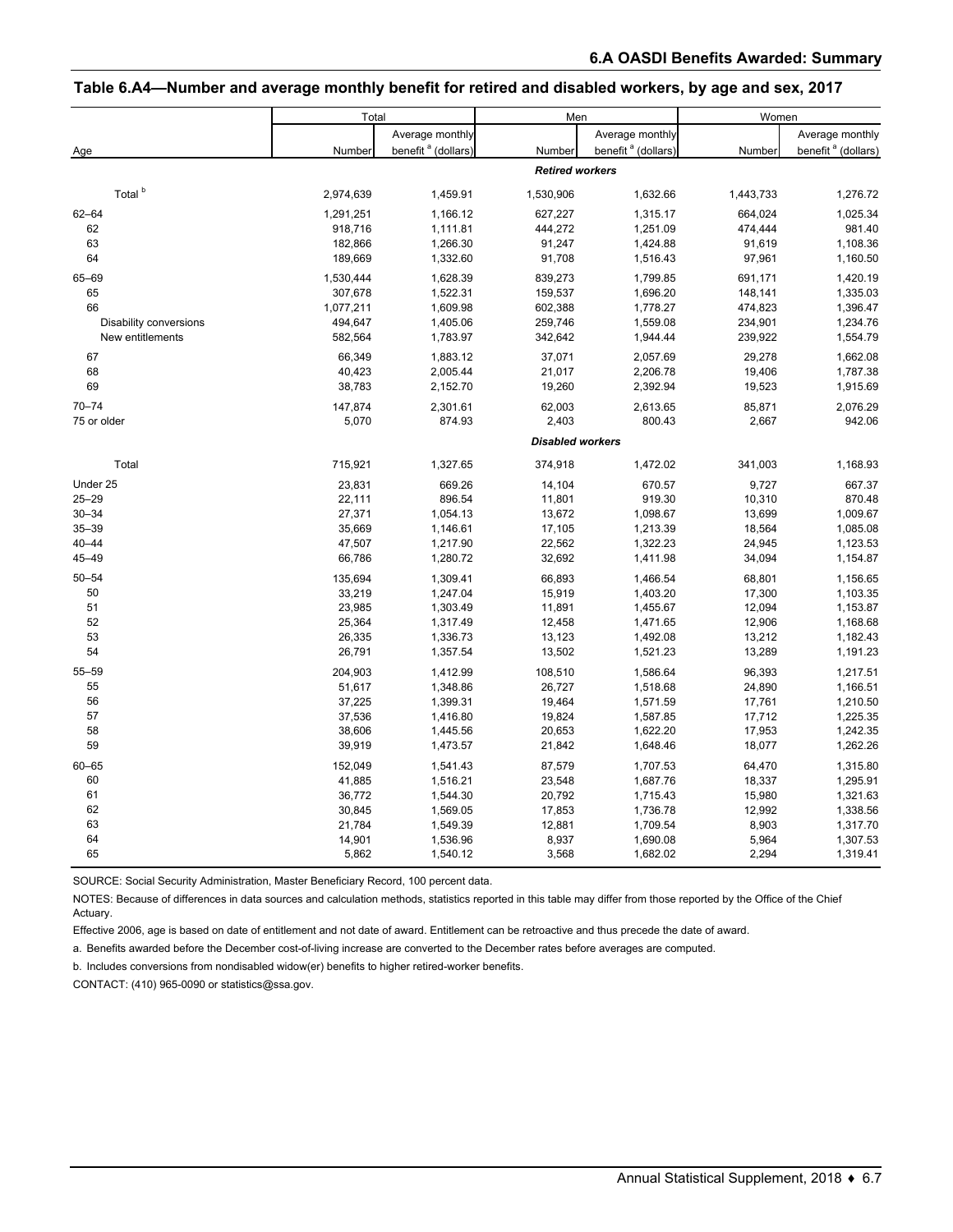### **Table 6.A5—Number and average monthly benefit with reduction for early retirement, by type of benefit, age, and sex, 2017**

|                                        | Total     |                                | Men                       |                                | Women                |                                |  |
|----------------------------------------|-----------|--------------------------------|---------------------------|--------------------------------|----------------------|--------------------------------|--|
|                                        |           | Average monthly                |                           | Average monthly                |                      | Average monthly                |  |
| Age                                    | Number    | benefit <sup>a</sup> (dollars) | Number                    | benefit <sup>a</sup> (dollars) | Number               | benefit <sup>a</sup> (dollars) |  |
|                                        |           |                                | <b>Retired workers</b>    |                                |                      |                                |  |
| Total                                  | 1,636,678 | 1,239.77                       | 807,971                   | 1,398.08                       | 828,707              | 1,085.42                       |  |
| 62                                     | 918,716   | 1,111.81                       | 444,272                   | 1,251.09                       | 474,444              | 981.40                         |  |
| 63                                     | 182,866   | 1,266.30                       | 91,247                    | 1,424.88                       | 91,619               | 1,108.36                       |  |
| 64                                     | 189,669   | 1,332.60                       | 91,708                    | 1,516.43                       | 97,961               | 1,160.50                       |  |
| 65                                     | 307,660   | 1,522.36                       | 159,527                   | 1,696.28                       | 148,133              | 1,335.05                       |  |
| 66                                     | 35,898    | 1,434.46                       | 20,884                    | 1,592.52                       | 15,014               | 1,214.60                       |  |
| Disability conversions                 | 35,719    | 1,435.05                       | 20,839                    | 1,591.84                       | 14,880               | 1,215.47                       |  |
| New entitlements                       | 179       | 1,315.86                       | 45                        | 1,906.49                       | 134                  | 1,117.52                       |  |
| 67 or older                            | 1,869     | 1,862.62                       | 333                       | 2,513.76                       | 1,536                | 1,721.45                       |  |
|                                        |           |                                | <b>Disabled workers</b>   |                                |                      |                                |  |
| Total                                  | 44,343    | 1,451.47                       | 25,860                    | 1,617.97                       | 18,483               | 1,218.52                       |  |
| 62                                     | 19,450    | 1,463.76                       | 10,927                    | 1,647.33                       | 8,523                | 1,228.42                       |  |
| 63                                     | 12,257    | 1,454.30                       | 7,292                     | 1,613.70                       | 4,965                | 1,220.19                       |  |
| 64                                     | 8,579     | 1,421.72                       | 5,181                     | 1,578.04                       | 3,398                | 1,183.38                       |  |
| 65                                     | 4,057     | 1,446.91                       | 2,460                     | 1,584.28                       | 1,597                | 1,235.32                       |  |
|                                        |           |                                | <b>Wives and husbands</b> |                                |                      |                                |  |
| Total                                  | 214,208   | 422.47                         | 11,532                    | 333.58                         | 202,676              | 427.53                         |  |
|                                        |           |                                | By basis of entitlement   |                                |                      |                                |  |
| Wives and husbands of retired workers  | 190,080   | 430.85                         | 9,487                     | 347.65                         | 180,593              | 435.22                         |  |
| Wives and husbands of disabled workers | 24,128    | 356.43                         | 2,045                     | 268.32                         | 22,083               | 364.59                         |  |
|                                        |           |                                | By sex                    |                                |                      |                                |  |
| Wives                                  | 202,676   | 427.53                         | $\cdots$                  | .                              | 202,676              | 427.53                         |  |
| 62                                     | 89,373    | 375.85                         | $\cdots$                  | $\cdots$                       | 89,373               | 375.85                         |  |
| 63                                     | 29,204    | 394.13                         | $\cdots$                  | $\cdots$                       | 29,204               | 394.13                         |  |
| 64                                     | 40,397    | 487.36                         | $\cdots$                  | $\cdots$                       | 40,397               | 487.36                         |  |
| 65                                     | 39,801    | 513.38                         | $\cdots$                  | $\cdots$                       | 39,801               | 513.38                         |  |
| 66                                     | 1,322     | 412.73                         | $\cdots$                  | $\cdots$                       | 1,322                | 412.73                         |  |
| 67 or older                            | 2,579     | 341.96                         | $\ldots$                  | $\ldots$                       | 2,579                | 341.96                         |  |
| Husbands                               | 11,532    | 333.58                         | 11,532                    | 333.58                         | $\sim$ $\sim$ $\sim$ |                                |  |
|                                        |           |                                | Nondisabled widow(er)s    |                                |                      |                                |  |
| Total                                  | 205,099   | 1,189.13                       | 25,276                    | 1,028.35                       | 179,823              | 1,211.73                       |  |
| Nondisabled widows                     | 179,823   | 1,211.73                       | $\cdots$                  | .                              | 179,823              | 1,211.73                       |  |
| 60                                     | 60,665    | 1,215.78                       | $\cdots$                  | $\cdots$                       | 60,665               | 1,215.78                       |  |
| 61                                     | 22,029    | 1,256.95                       | $\ldots$                  | $\cdots$                       | 22,029               | 1,256.95                       |  |
| 62                                     | 21,063    | 1,236.95                       | $\cdots$                  | $\ldots$                       | 21,063               | 1,236.95                       |  |
| 63                                     | 16,355    | 1,210.32                       | $\cdots$                  | $\cdots$                       | 16,355               | 1,210.32                       |  |
| 64                                     | 19,648    | 1,230.63                       | $\cdots$                  | $\cdots$                       | 19,648               | 1,230.63                       |  |
| 65                                     | 26,306    | 1,348.22                       | $\cdots$                  | $\cdots$                       | 26,306               | 1,348.22                       |  |
| 66                                     | 9,230     | 1,000.66                       | $\cdots$                  | $\cdots$                       | 9,230                | 1,000.66                       |  |
| 67-69                                  | 453       | 397.49                         | $\cdots$                  | $\cdots$                       | 453                  | 397.49                         |  |
| 70 or older                            | 4,074     | 378.56                         | $\ldots$                  | $\cdots$                       | 4,074                | 378.56                         |  |
| Nondisabled widowers                   | 25,276    | 1,028.35                       | 25,276                    | 1,028.35                       | $\ldots$             |                                |  |

SOURCE: Social Security Administration, Master Beneficiary Record, 100 percent data.

NOTES: Because of differences in data sources and calculation methods, statistics reported in this table may differ from those reported by the Office of the Chief Actuary.

Effective 2006, age is based on date of entitlement and not date of award. Entitlement can be retroactive and thus precede the date of award. . . . = not applicable.

a. Benefits awarded before the December cost-of-living increase are converted to the December rates before averages are computed.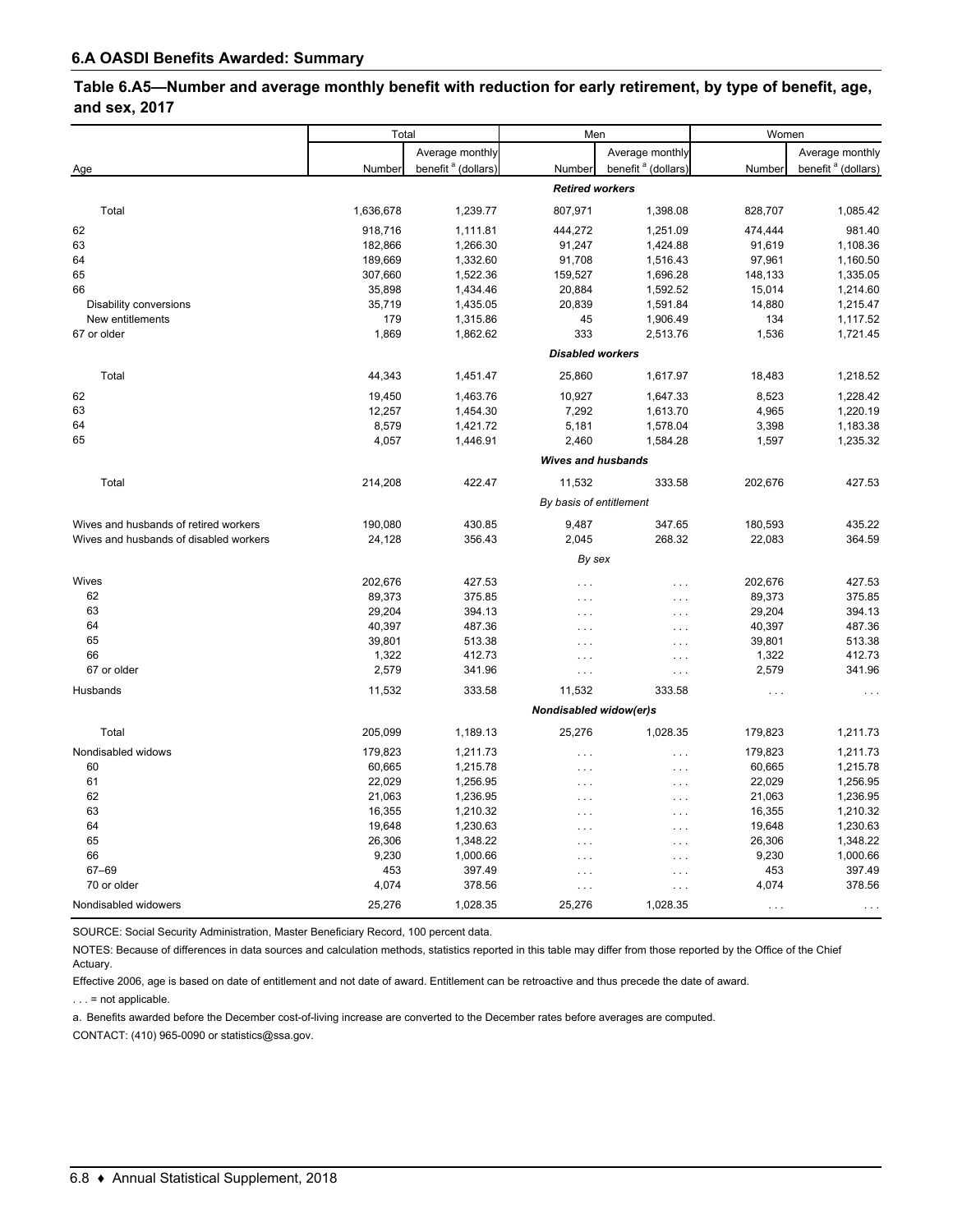# **Table 6.A6—Number, percentage distribution, and average monthly benefit for retired and disabled workers, by state or other area, 2017**

|                      | <b>Retired workers</b> |         |                                | Disabled workers |         |                                |  |
|----------------------|------------------------|---------|--------------------------------|------------------|---------|--------------------------------|--|
|                      |                        |         | Average monthly                |                  |         | Average monthly                |  |
| State or area        | Number                 | Percent | benefit <sup>a</sup> (dollars) | Number           | Percent | benefit <sup>a</sup> (dollars) |  |
| All areas            | 2,974,639              | 100.0   | 1,459.91                       | 715,921          | 100.0   | 1,327.65                       |  |
| Alabama              | 49,380                 | 1.7     | 1,411.86                       | 16,355           | 2.3     | 1,318.65                       |  |
| Alaska               | 6,415                  | 0.2     | 1,428.27                       | 1,073            | 0.1     | 1,387.86                       |  |
| Arizona              | 60,474                 | 2.0     | 1,476.65                       | 11,416           | 1.6     | 1,373.43                       |  |
| Arkansas             | 29,474                 | 1.0     | 1,366.87                       | 10,578           | 1.5     | 1,265.53                       |  |
| California           | 310,895                | 10.5    | 1,429.21                       | 56,393           | 7.9     | 1,268.14                       |  |
| Colorado             | 46,653                 | 1.6     | 1,494.71                       | 8,219            | 1.1     | 1,379.10                       |  |
| Connecticut          | 33,620                 | 1.1     | 1,645.27                       | 7,123            | 1.0     | 1,422.63                       |  |
| Delaware             | 9,713                  | 0.3     | 1,600.84                       | 2,329            | 0.3     | 1,389.95                       |  |
| District of Columbia | 4,605                  | 0.2     | 1,463.33                       | 1,447            | 0.2     | 1,134.56                       |  |
| Florida              | 202,342                | 6.8     | 1,410.94                       | 44,238           | 6.2     | 1,317.48                       |  |
| Georgia              | 87,257                 | 2.9     | 1,411.75                       | 24,315           | 3.4     | 1,309.25                       |  |
| Hawaii               | 14,101                 | 0.5     | 1,461.84                       | 2,024            | 0.3     | 1,379.61                       |  |
| Idaho                | 15,890                 | 0.5     | 1,422.60                       | 3,804            | 0.5     | 1,298.74                       |  |
| Illinois             | 110,981                | 3.7     | 1,480.26                       | 25,492           | 3.6     | 1,359.55                       |  |
| Indiana              | 62,492                 | 2.1     | 1,506.55                       | 16,848           | 2.4     | 1,358.00                       |  |
| lowa                 | 30,759                 | 1.0     | 1,490.93                       | 7,148            | 1.0     | 1.305.76                       |  |
| Kansas               | 26,793                 | 0.9     | 1,525.56                       | 6,313            | 0.9     | 1,337.77                       |  |
| Kentucky             | 43,236                 | 1.5     | 1,375.65                       | 13,936           | 1.9     | 1,315.30                       |  |
| Louisiana            | 41,467                 | 1.4     | 1,329.17                       | 14,021           | 2.0     | 1,259.33                       |  |
| Maine                | 15,655                 | 0.5     | 1,375.26                       | 3,753            | 0.5     | 1,287.29                       |  |
| Maryland             | 51,410                 | 1.7     | 1,606.35                       | 12,878           | 1.8     | 1,393.08                       |  |
| Massachusetts        | 59,788                 | 2.0     | 1,550.98                       | 15,478           | 2.2     | 1,369.26                       |  |
| Michigan             | 100,342                | 3.4     | 1,536.57                       | 27,261           | 3.8     | 1,363.60                       |  |
| Minnesota            | 50,696                 | 1.7     | 1,583.02                       | 9,790            | 1.4     | 1,366.64                       |  |
| Mississippi          | 30,086                 | 1.0     | 1,327.61                       | 10,367           | 1.4     | 1,260.74                       |  |
| Missouri             | 59,233                 | 2.0     | 1,428.91                       | 15,787           | 2.2     | 1,315.05                       |  |
| Montana              | 11,848                 | 0.4     | 1,389.24                       | 2,153            | 0.3     | 1,238.49                       |  |
| Nebraska             | 16,891                 | 0.6     | 1,491.75                       | 3,693            | 0.5     | 1,272.55                       |  |
| Nevada               | 26,608                 | 0.9     | 1,373.02                       | 4,869            | 0.7     | 1,377.38                       |  |
| New Hampshire        | 14,515                 | 0.5     | 1,626.62                       | 3,897            | 0.5     | 1,388.38                       |  |
| New Jersey           | 78,326                 | 2.6     | 1,638.06                       | 17,700           | 2.5     | 1,468.89                       |  |
| New Mexico           | 20,614                 | 0.7     | 1,398.12                       | 5,599            | 0.8     | 1,226.47                       |  |
| New York             | 174,136                | 5.9     | 1,513.54                       | 41,982           | 5.9     | 1,355.04                       |  |
| North Carolina       | 96,738                 | 3.3     | 1,450.87                       | 24,869           | 3.5     | 1,313.47                       |  |
| North Dakota         | 7,252                  | 0.2     | 1,450.72                       | 1,498            | 0.2     | 1,243.16                       |  |
| Ohio                 | 108,829                | 3.7     | 1,414.04                       | 28,712           | 4.0     | 1,302.83                       |  |
| Oklahoma             | 36,313                 | 1.2     | 1,416.83                       | 10,984           | 1.5     | 1,283.52                       |  |
| Oregon               | 42,162                 | 1.4     | 1,479.32                       | 8,681            | 1.2     | 1,331.61                       |  |
| Pennsylvania         | 128,091                | 4.3     | 1,529.11                       | 34,155           | 4.8     | 1,360.73                       |  |
| Rhode Island         | 10,442                 | 0.4     | 1,523.46                       | 2,966            | 0.4     | 1,326.24                       |  |
| South Carolina       | 51,597                 | 1.7     | 1,460.13                       | 13,337           | 1.9     | 1,334.15                       |  |
| South Dakota         | 9,059                  | 0.3     | 1,425.65                       | 1,722            | 0.2     | 1,210.16                       |  |
| Tennessee            | 64,804                 | 2.2     | 1,430.67                       | 18,631           | 2.6     | 1,299.76                       |  |
| Texas                | 210,649                | 7.1     | 1,419.01                       | 51,936           | 7.3     | 1,314.69                       |  |
| Utah                 | 19,177                 | 0.6     | 1,511.49                       | 3,986            | 0.6     | 1,351.75                       |  |
|                      |                        |         |                                |                  |         | (Continued)                    |  |